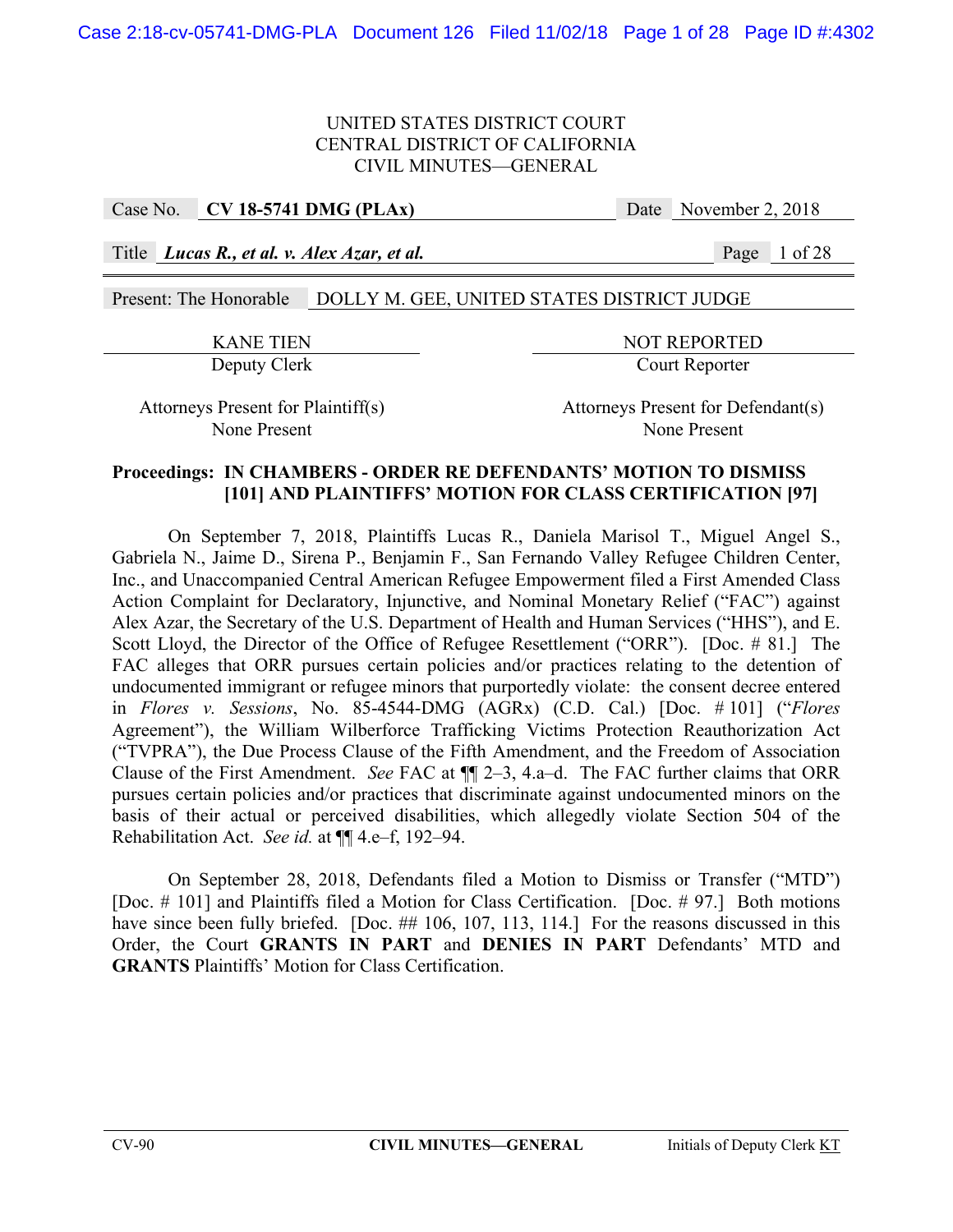Case No. **CV 18-5741 DMG (PLAx)** Date November 2, 2018

Title *Lucas R., et al. v. Alex Azar, et al.* Page 2 of 28

#### **I. FACTUAL BACKGROUND**<sup>1</sup>

 Plaintiffs Lucas R., Daniela Marisol T., Gabriela N., Miguel Angel S., Jaime D., Sirena P., and Benjamin F. (collectively, "Individual Plaintiffs")<sup>2</sup> are undocumented minors who are or recently were in ORR's custody.<sup>3</sup> See FAC at  $\P$  10–16. Plaintiff San Fernando Valley Refugee Children Center ("Children Center") is a non-profit organization that has its principal place of business in North Hills, California. *Id.* at ¶ 17. The Children Center's mission is to provide comprehensive social services (*e.g.*, mental health care, shelter, transitional living assistance, and legal aid) to children, youth, and families who entered the country to seek refuge from persecution and endemic violence in El Salvador, Honduras, and Guatemala. *Id.* Plaintiff Unaccompanied Central American Refugee Empowerment ("UCARE") is an unincorporated consortium of non-profit agencies that has its principal place of business in Los Angeles, California; most of the non-profit agencies belonging to UCARE are incorporated in California. *Id.* at  $\P$  19. UCARE's mission is to advocate for and provide legal and social services to immigrant and refugee minors, many of whom are or have been in ORR or Immigration and Customs Enforcement ("ICE") custody. *Id.* To the extent that ORR implements any policies or practices that deny or delay the release of minors in the agency's custody, such conduct denies or delays UCARE's member organizations' opportunity to serve those minors. *See id.* The Children Center's and UCARE's ability to raise funds depends in part on the raw number of children and youth to whom they provide services. *See id.* at  $\P$  18–19. ORR has placed many minors in communities that the Children Center and UCARE serve (*e.g.*, in federal fiscal year 2018, ORR placed more than 1,100 alien minors in Los Angeles). *See id.* at ¶ 20.

 $\begin{array}{c|c}\n\hline\n\text{1}\n\end{array}$ <sup>1</sup> The Court assumes the truth of the FAC's allegations solely for the purpose of deciding Defendants' MTD for lack of subject matter jurisdiction and failure to state a claim. *See infra* Part II.A. With regard to Defendant's MTD for lack of venue, the Court presumes that the FAC's averments are true to the extent they are not contradicted by extrinsic evidence. *See id.* Lastly, the FAC's averments may be considered in connection with Plaintiff's Motion for Class Certification to the extent that they are supported by extrinsic evidence or are undisputed. *See infra* Part III.B.

<sup>&</sup>lt;sup>2</sup> The Court previously granted the Individual Plaintiffs leave to proceed in this matter under pseudonyms. Order re *Ex Parte* Application for Leave to Proceed Using Pseudonyms [Doc. # 92].

<sup>3</sup> The TVPRA provides that HHS is responsible for the custody of all unaccompanied alien children. *See* 8 U.S.C. § 1232(b)(1). ORR is the division of HHS that has been entrusted with that responsibility. *See Saravia v. Sessions*, 280 F. Supp. 3d 1168, 1178 (N.D. Cal. 2017).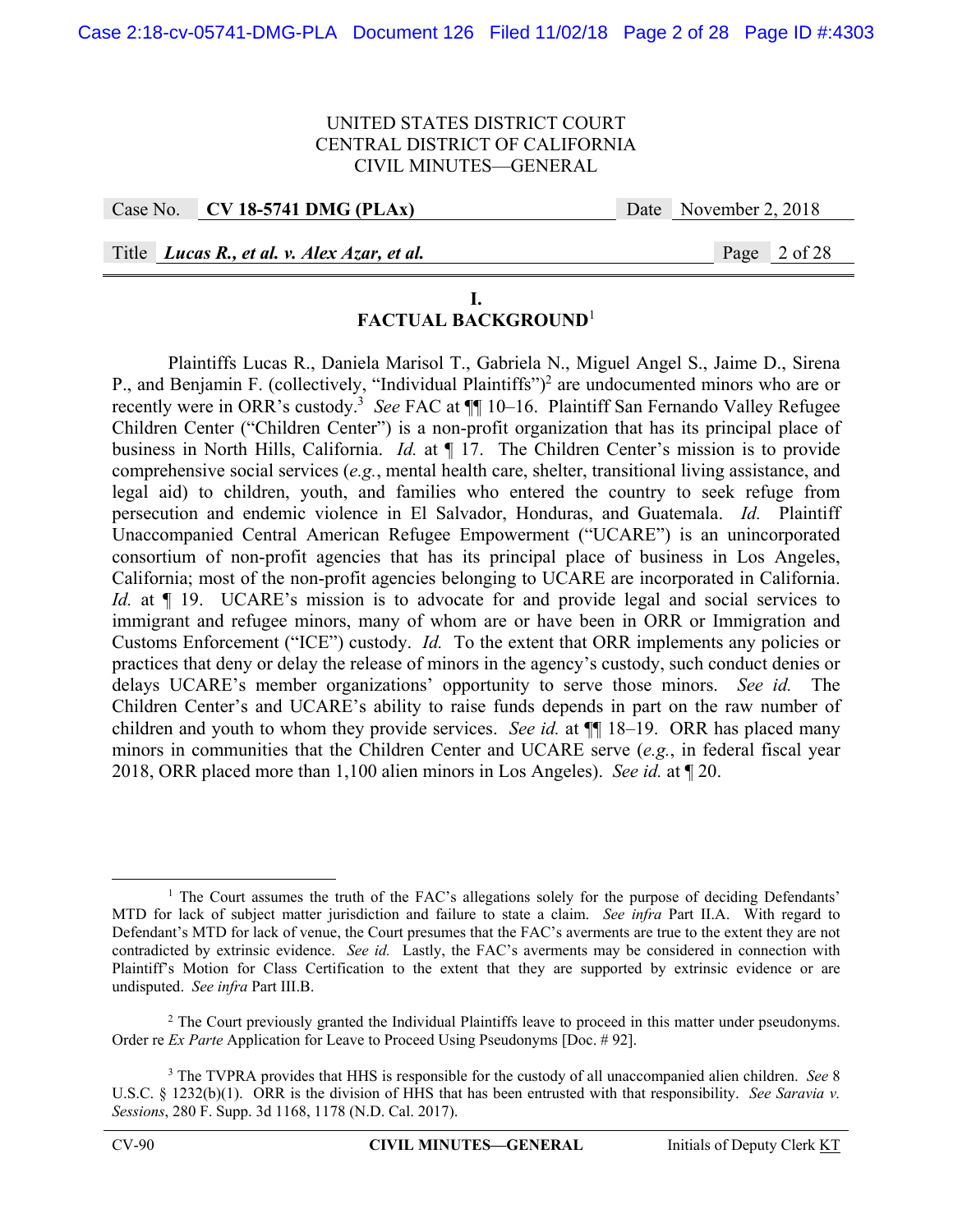|  | Case No. CV 18-5741 DMG (PLAx)              | Date November 2, 2018 |  |
|--|---------------------------------------------|-----------------------|--|
|  |                                             |                       |  |
|  | Title Lucas R., et al. v. Alex Azar, et al. | Page 3 of 28          |  |

 Plaintiffs allege that ORR has adopted and implemented the following six policies and/or practices in violation the *Flores* Agreement, the TVPRA, the Due Process Clause, the Freedom of Association Clause, and/or Section 504 of the Rehabilitation Act:

- (a) ORR confines children in medium[-]secure facilities, residential treatment centers ("RTCs"), and secure facilities peremptorily, often on bare allegations they are dangerous or pose a flight risk, without affording them a meaningful opportunity to be heard regarding the reasons for such placement;
- (b) ORR prolongs children's detention on the ground that their parents or other available custodians are or may be unfit, while affording neither detained juveniles nor their proposed custodians a meaningful or timely opportunity to be heard regarding a proposed custodian's fitness;
- (c) ORR places children in [RTCs] and detention facilities in which it knows they will be administered powerful psychotropic medications for weeks, months, or years, without procedural safeguards, including seeking informed parental consent or other lawful authorization, even from parents present in the United States[;]
- (d) ORR blocks lawyers from representing detained children with respect to placement, non-consensual administration of psychotropic medications, or release to available custodians notwithstanding that Congress has allocated funds specifically to provide such lawyers to represent children who are or have been in ORR custody in "legal matters," including issues related to release and [placement in the least-restrictive setting];
- (e) ORR segregates children who have or are perceived to have a behavioral, mental health, intellectual, and/or developmental disability in secure facilities, medium[-]secure facilities, and RTCs, instead of the most integrated setting appropriate to their needs; and
- (f) ORR[] prolong[s] the detention of children who have or are perceived to have a behavioral, mental health, intellectual, and/or developmental disability by placing them in restrictive settings associated with heightened administrative barriers to release.

*See id.* at ¶¶ 4.a–e.

 The FAC asserts five causes of action, which challenge ORR's policies and/or practices concerning the agency's: (1) determinations of potential custodians' fitness; (2) placement of minors in RTCs, secure facilities, and medium-secure facilities; (3) administration of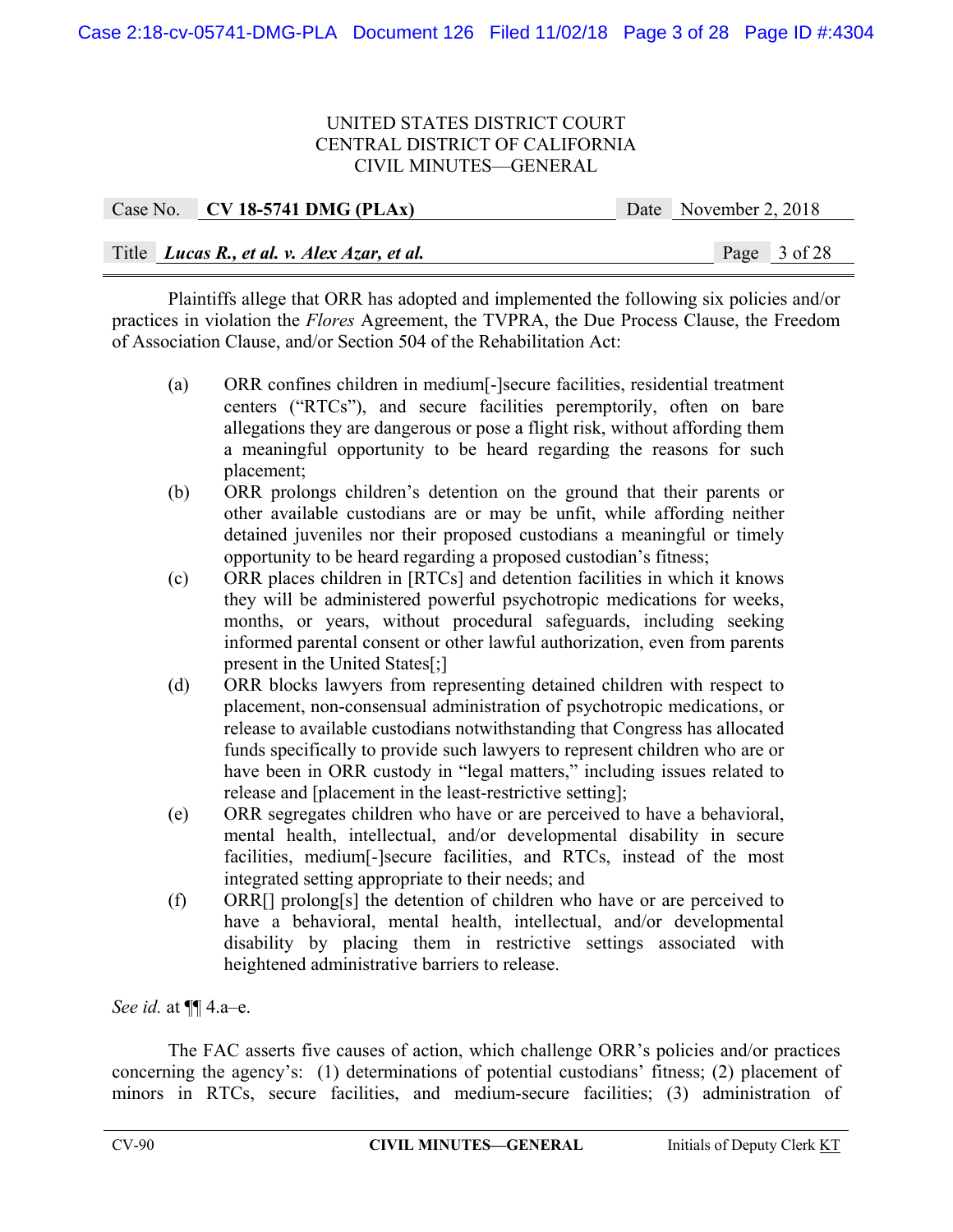|  | Case No. CV 18-5741 DMG (PLAx)                     | Date November 2, 2018 |              |
|--|----------------------------------------------------|-----------------------|--------------|
|  |                                                    |                       |              |
|  | Title <i>Lucas R., et al. v. Alex Azar, et al.</i> |                       | Page 4 of 28 |

psychotropic drugs to minors; (4) decision to block minors' access to legal assistance in matters relating to custody, medication, and release; and (5) discrimination against undocumented minors on the basis of their disabilities. *See id.* at 54–57.

#### **II. LEGAL STANDARDS**

## **A. Motion to Dismiss**

Under Federal Rule of Civil Procedure 12(b)(1), a defendant may raise either a facial or a factual challenge to a federal court's subject matter jurisdiction. *White v. Lee*, 227 F.3d 1214, 1242 (9th Cir. 2000). "In a facial attack, the challenger asserts that the allegations contained in a complaint are insufficient on their face to invoke federal jurisdiction. By contrast, in a factual attack, the challenger disputes the truth of the allegations that, by themselves, would otherwise invoke federal jurisdiction." *Safe Air for Everyone v. Meyer*, 373 F.3d 1035, 1039 (9th Cir. 2004). When resolving a facial attack, a court "presume[s] the truthfulness of the plaintiff's allegations" and determines whether they establish that subject matter jurisdiction is proper. *See id.* Defendants raise a facial attack to the Children Center's and UCARE's Article III standing to bring suit. *See* MTD at 10–14.4

Federal Rule of Civil Procedure 12(b)(3) allows a defendant to challenge a complaint for improper venue. In considering such a motion, "[the] pleadings need not be accepted as true, and facts outside the pleadings may be considered." *Doe 1 v. AOL LLC*, 552 F.3d 1077, 1081 (9th Cir. 2009). Once venue is challenged, a plaintiff bears the burden of showing that venue is proper. *Piedmont Label Co. v. Sun Garden Packing Co.*, 598 F.2d 491, 496 (9th Cir. 1979). If the Court determines that venue is improper, it "shall dismiss, or if it be in the interest of justice, transfer such case to any district or division in which it could have been brought." 28 U.S.C. § 1406(a); *see also King v. Russell*, 963 F.2d 1301, 1304–05 (9th Cir. 1992) (holding that the decision to dismiss or transfer for improper venue is committed to the sound discretion of the district court).

 Under Federal Rule of Civil Procedure 12(b)(6), a defendant may seek to dismiss a complaint for failure to state a claim upon which relief can be granted. Fed. R. Civ. P. 12(b)(6). To survive a Rule 12(b)(6) motion, a complaint must articulate "enough facts to state a claim to relief that is plausible on its face." *Bell Atl. Corp. v. Twombly*, 550 U.S. 544, 570 (2007). Although a pleading need not contain "detailed factual allegations," it must contain "more than

 $\overline{a}$ <sup>4</sup> All page references herein are to page numbers inserted by the CM/ECF system.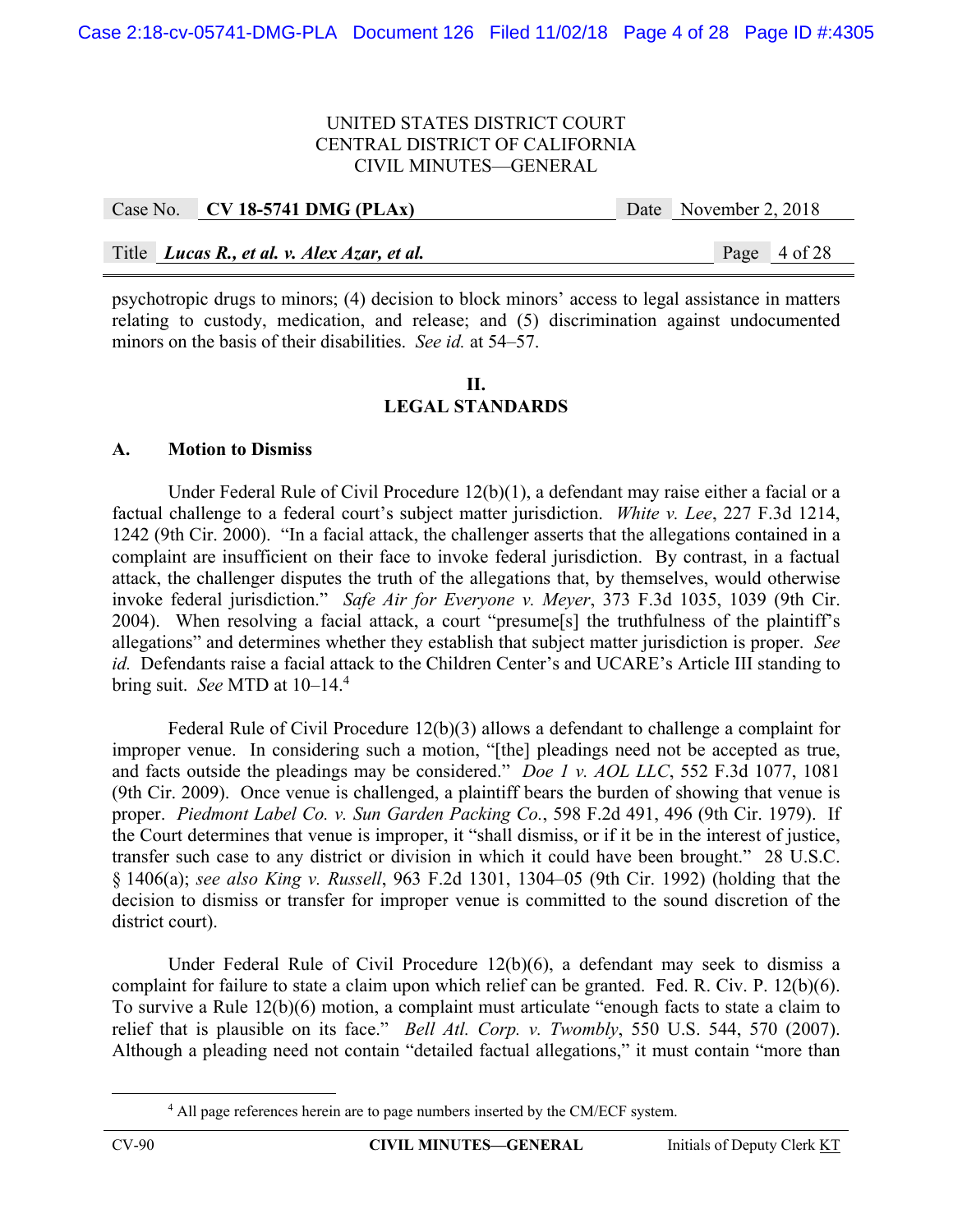| Case No. CV 18-5741 DMG (PLAx)              |  | Date November 2, 2018 |
|---------------------------------------------|--|-----------------------|
|                                             |  |                       |
| Title Lucas R., et al. v. Alex Azar, et al. |  | Page 5 of 28          |

labels and conclusions" or "a formulaic recitation of the elements of a cause of action." *Id*. at 555. "A claim has facial plausibility when the plaintiff pleads factual content that allows the court to draw the reasonable inference that the defendant is liable for the misconduct alleged." *Ashcroft v. Iqbal*, 556 U.S. 662, 678 (2009). In evaluating the sufficiency of a complaint, courts must accept all factual allegations as true. *Id.* (citing *Twombly*, 550 U.S. at 555). Legal conclusions, in contrast, are not entitled to the assumption of truth. *Id*.

## **B. Motion for Class Certification**

A district court has broad discretion in making a class certification determination under Rule 23. *Navellier v. Sletten*, 262 F.3d 923, 941 (9th Cir. 2001); *see also Reiter v. Sonotone Corp.*, 442 U.S. 330, 345 (1979) (district courts "have broad power and discretion vested in them by Fed. Rule Civ. Proc. 23"). Nonetheless, a court must exercise its discretion "within the framework of Rule 23." *Navellier*, 262 F.3d at 941.

The following prerequisites must be met before a court may certify a class under Rule 23:

- (1) the class is so numerous that joinder of all members is impracticable;
- (2) there are questions of law or fact common to the class;
- (3) the claims or defenses of the representative parties are typical of the claims or defenses of the class; and
- (4) the representative parties will fairly and adequately protect the interests of the class.

Fed. R. Civ. P. 23(a).

In addition to Rule 23(a)'s prerequisites, a party moving for class certification must also satisfy one of the criteria of Rule 23(b). Rule 23(b)(2) authorizes certification if "the party opposing the class has acted or refused to act on grounds that apply generally to the class, so that final injunctive relief or corresponding declaratory relief is appropriate respecting the class as a whole[.]"

 "The party seeking class certification bears the burden of establishing that the proposed class meets the requirements of Rule 23." *Edwards v. First Am. Corp.*, 798 F.3d 1172, 1177 (9th Cir. 2015). Certification is properly granted only if "after a rigorous analysis[,]" the district court concludes that Rule 23's requirements have been satisfied. *See Wal-Mart Stores, Inc. v. Dukes*, 564 U.S. 338, 350–51 (2011). In conducting this analysis, "[m]erits questions may be considered to the extent—*but only to the extent*—that they are relevant to determining whether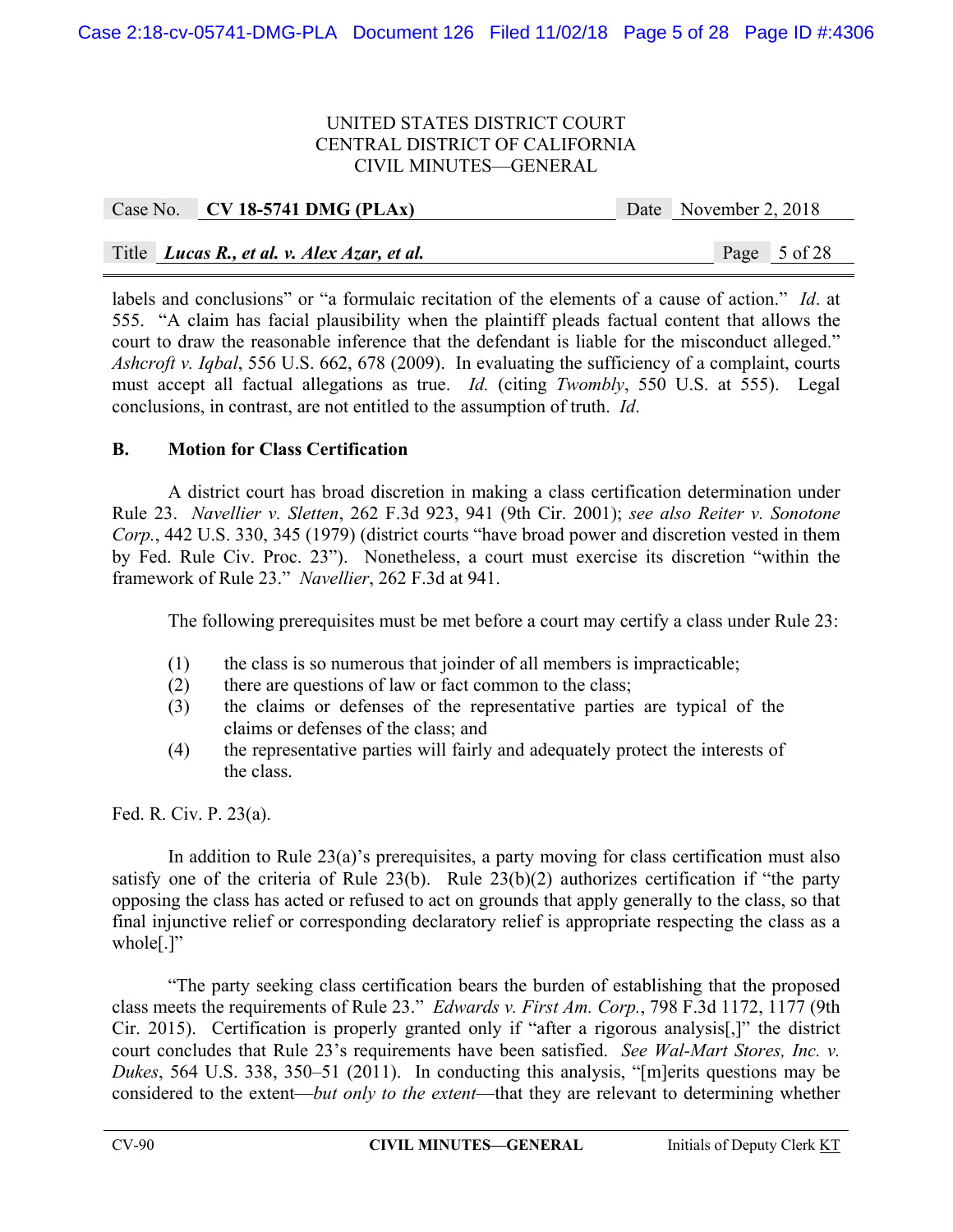| Case No. CV 18-5741 DMG (PLAx)              | Date November 2, 2018 |  |
|---------------------------------------------|-----------------------|--|
|                                             |                       |  |
| Title Lucas R., et al. v. Alex Azar, et al. | Page 6 of 28          |  |

Rule 23 prerequisites for class certification are satisfied." *Stockwell v. City & Cty. of S.F.*, 749 F.3d 1107, 1111 (9th Cir. 2014) (alteration in original) (quoting *Amgen Inc. v. Conn. Ret. Plans & Trust Funds*, 568 U.S. 455, 466 (2013)).

#### **III. DISCUSSION**

# **A. Defendants' MTD**

Defendants' MTD raises the following arguments: (1) the Children Center and UCARE lack Article III standing to bring suit; (2) the Court should dismiss or transfer this action on the basis of improper venue; and (3) the FAC fails to state claims for relief under the *Flores* Agreement, the TVPRA, the Administrative Procedure Act ("APA"), the Due Process Clause, and Section 504 of the Rehabilitation Act. *See* MTD at 8, 23–30. The Court addresses each of these arguments in turn.

## **1. The Children Center's and UCARE's Article III Standing**

"The three well-known 'irreducible constitutional minim[a] of standing' are injury-infact, causation, and redressability." *Davidson v. Kimberly-Clark Corp.*, 889 F.3d 956, 967 (9th Cir. 2018) (alteration in original) (quoting *Lujan v. Defenders of Wildlife*, 504 U.S. 555, 560–61 (1992)). "A plaintiff bears the burden of demonstrating that her injury-in-fact is 'concrete, particularized, and actual or imminent; fairly traceable to the challenged action; and redressable by a favorable ruling.'" *Id.* (quoting *Monsanto Co. v. Geertson Seed Farms*, 561 U.S. 139, 149 (2010)).

 Defendants argue that the Children Center's and UCARE's alleged injuries are speculative. Specifically, they contend that the FAC "assumes that some child in ORR custody may eventually use their services for which they may receive funds or for which they may have to provide extra treatment," and that these two organizational Plaintiffs "suffer no injury from the alleged delay" in the release of alien minors because the children "would eventually be served by the organization[s]." *See* MTD at 12. Consequently, Defendants contend that Plaintiffs have failed to establish that ORR's policies and/or practices have negatively impacted the funding of these two organizations, which depends in part on the number of minors they serve.5 *See id.* at 12–14.

 $rac{1}{5}$  $<sup>5</sup>$  Defendants also suggest that the FAC fails to supply sufficient detail regarding "how these organizations"</sup> raise their funds." *See* Reply re MTD at 8. The Court rejects this argument because it is entirely plausible that the Children Center's and UCARE's donors would be inclined to provide additional funding if these organizations were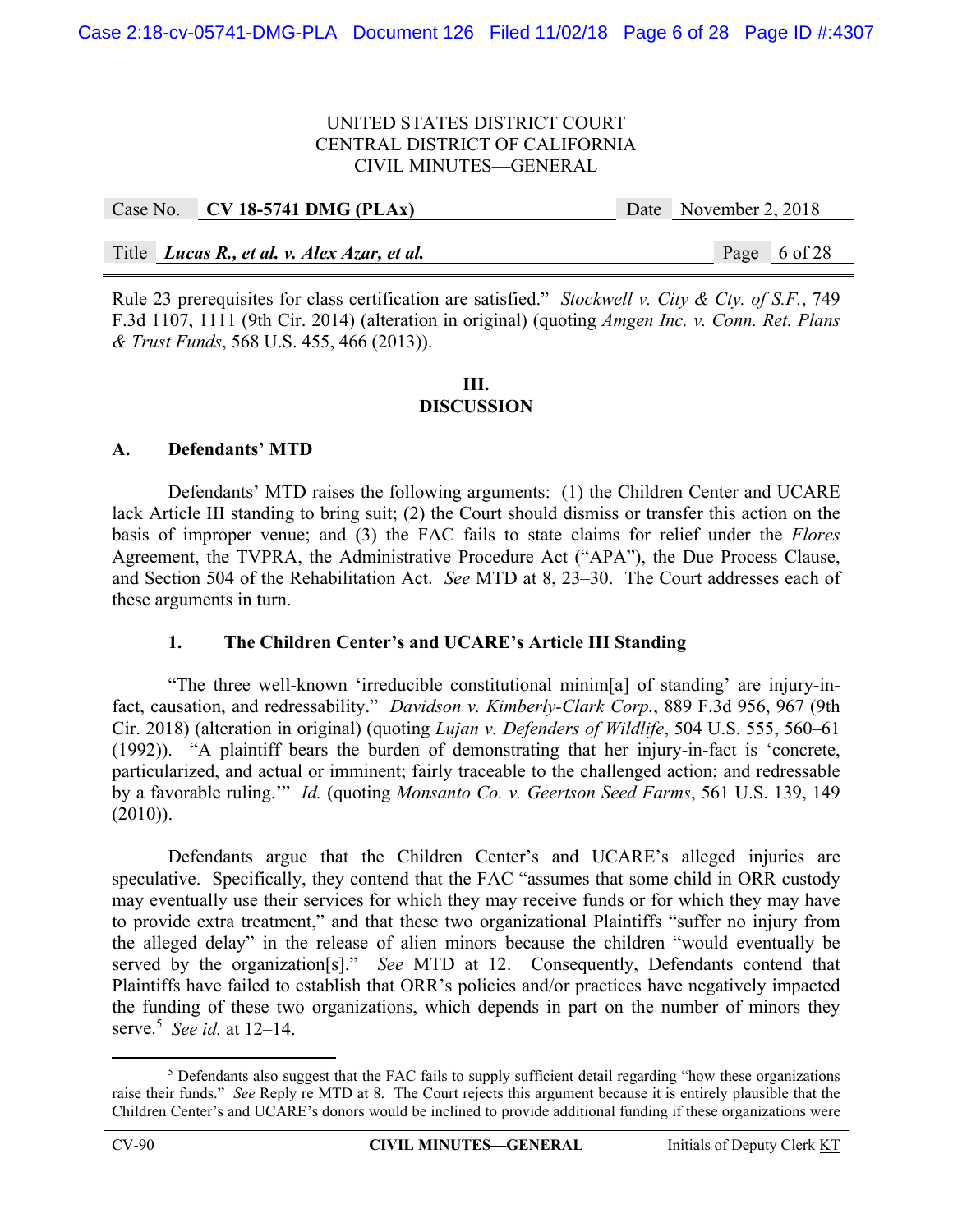## Case No. **CV 18-5741 DMG (PLAx)** Date November 2, 2018

## Title *Lucas R., et al. v. Alex Azar, et al.* Page 7 of 28

The FAC alleges that "ORR has placed many unaccompanied children in the communities that the Children Center and UCARE serve" and "ORR placed more than 1,100 unaccompanied children in Los Angeles alone" in fiscal year 2018. *See* FAC at ¶ 20. Further, the FAC alleges that UCARE serves "immigrant and refugee minors . . . [who] are or have been in ORR" custody, and that ORR denies or delays their release. *See id.* at ¶ 19. These allegations plausibly demonstrate that ORR's conduct interferes with UCARE's ability to serve undocumented minors who are or have been in the agency's custody. *See Davidson*, 889 F.3d at 969–70 (holding that plausible allegations of future harm are sufficient to establish standing at the pleading stage). Further, Defendants' argument entirely neglects one crucial fact—*i.e.*, delays in obtaining funding have concrete financial consequences for UCARE. *See, e.g.*, *Appalachian Reg'l Healthcare v. Coventry Health & Life Ins. Co.*, 970 F. Supp. 2d 687, 696 (E.D. Ky. 2013) (concluding that a delay in payment gives rise to an injury-in-fact). It follows that UCARE has pled an injury-in-fact that is fairly traceable to ORR's policies and/or practices that deny or delay the release of alien minors, and redressable by an order enjoining such conduct.

Additionally, the FAC avers that to accomplish its mission to provide comprehensive social services to refugee minors from Central America, the Children Center has been forced to divert its limited resources to remedying the mental and physical trauma these minors have suffered as a result of their prolonged detention and forced consumption of psychotropic medication while in ORR's custody. *See* FAC at ¶¶ 17–18. Plaintiffs claim that this diversion of resources has reduced the number of undocumented minors and youth the Children Center is able to assist, thereby inhibiting its ability to raise funds. *See id.* at ¶ 18. These assertions give rise to the plausible inference that ORR's policies and/or practices have caused the Children Center to suffer an injury-in-fact that would be mitigated if the agency ceased its allegedly unlawful conduct. *See La Asociacion de Trabajadores de Lake Forest v. City of Lake Forest*, 624 F.3d 1083, 1088 (9th Cir. 2010) ("An organization suing on its own behalf can establish an injury when it suffered 'both a diversion of resources and a frustration of its mission.'") (quoting *Fair Hous. of Marin v. Combs*, 285 F.3d 899, 902 (9th Cir. 2002))).

In sum, the Court concludes that the Children Center and UCARE have sufficiently pled Article III standing.

able to serve more alien minors. *See* FAC at ¶¶ 18–19; *Public Lands for the People, Inc. v. U.S. Dep't of Agric.*, 697 F.3d 1192, 1196 (9th Cir. 2012) (if there is a facial challenge to standing, a court must "accept all factual allegations of the complaint as true and draw all reasonable inferences in favor of the nonmoving party" (quoting *Bernhardt v. Cty. of L.A.*, 279 F.3d 862, 867 (9th Cir. 2002)).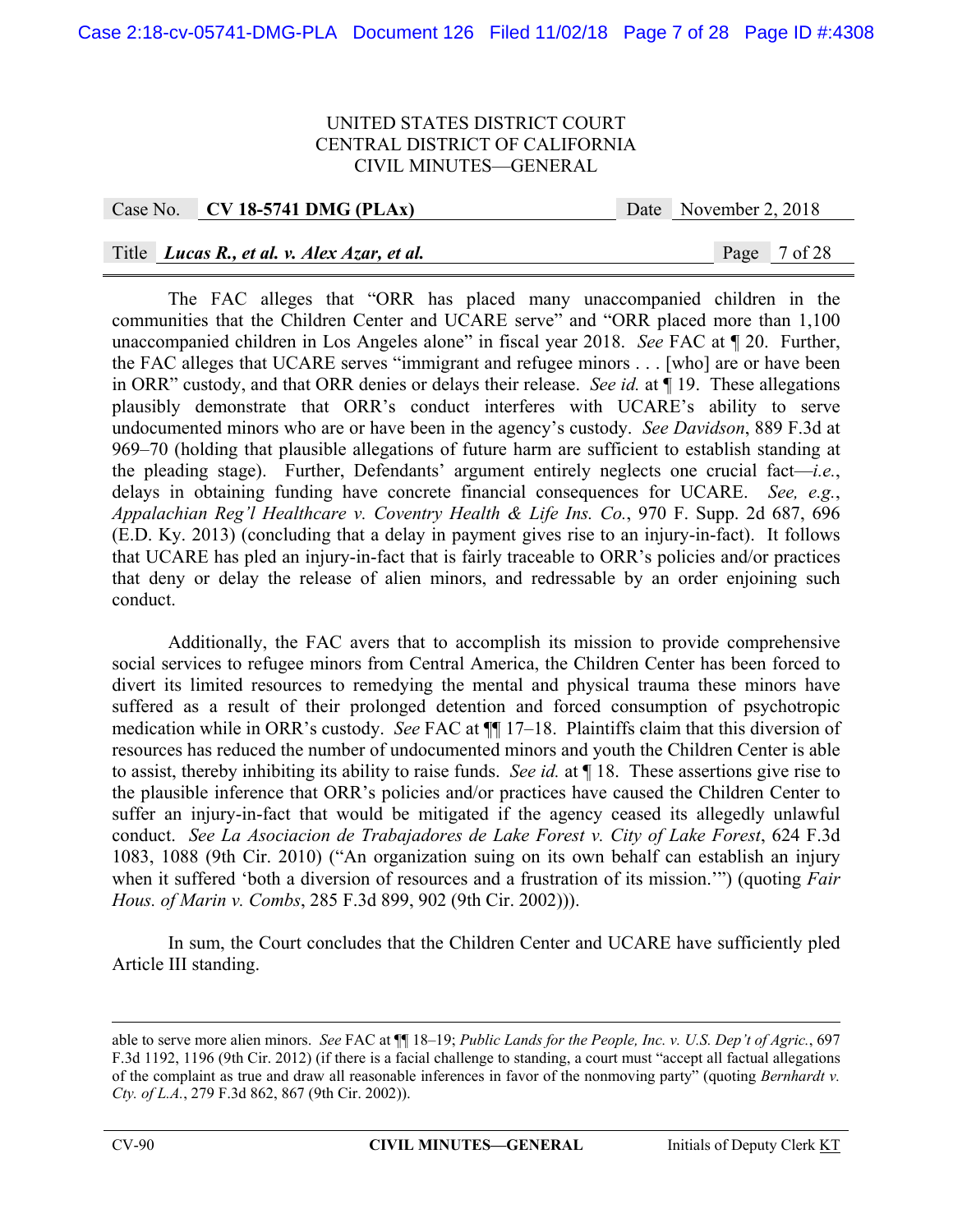|  | Case No. CV 18-5741 DMG (PLAx)                     | Date November 2, 2018 |
|--|----------------------------------------------------|-----------------------|
|  |                                                    |                       |
|  | Title <i>Lucas R., et al. v. Alex Azar, et al.</i> | Page 8 of 28          |

## **2. Venue**

Defendants argue that Plaintiffs have filed suit in an improper venue. Under 28 U.S.C. section 1391(e)(1), a civil action against an officer of a federal agency may be brought in any judicial district in which "(A) a defendant in the action resides, (B) a substantial part of the events or omissions giving rise to the claim occurred, or a substantial part of property that is the subject of the action is situated, or (C) the plaintiff resides if no real property is involved in the action." For the purposes of this general venue statute, "an entity with the capacity to sue and be sued in its common name under applicable law, whether or not incorporated, shall be deemed to reside, . . . if a plaintiff, only in the judicial district in which it maintains its principal place of business." *See* 28 U.S.C. § 1391(c)(2).

It is undisputed that the Children Center is a California corporation that has its principal place of business in this district (*i.e.*, in North Hills, California), FAC at ¶ 17, and that UCARE is an unincorporated entity that has its principal place of business in this district as well (*i.e.*, in Los Angeles, California, *id.* at  $\P$  19.<sup>6</sup> Because several (but not all) Plaintiffs reside in this district, venue is proper under 28 U.S.C. section 1391(e)(1)(C). *See Immigrant Assistance Project of L.A. Cty. v. Immigration & Naturalization Serv.*, 306 F.3d 842, 868 (9th Cir. 2002) ("A civil action . . . in which a defendant is an agency of the United States and in which no real property is involved, may be brought, *inter alia*, in any judicial district in which *a* plaintiff resides." (emphasis added)); *Railway Labor Executives Ass'n v. Interstate Commerce Comm'n*, 958 F.2d 252, 256 (9th Cir. 1991) (holding that "venue need be proper for only one plaintiff" under Section 1391(e)).

Defendants nonetheless insist that venue is improper because the Children Center and UCARE are not members of the putative classes (*i.e.*, children in ORR custody).7 *See* MTD at 10, 17, 20 n.3. Yet, the Court has already concluded that these two Plaintiffs have Article III standing to raise their claims. *See supra* Part III.A.1. Furthermore, the Children Center and UCARE are properly joined in this action because all named Plaintiffs challenge the same policies and practices. *See* FAC at ¶¶ 4–5, 17–20; *see also Immigrant Assistance Project*, 306

 <sup>6</sup> <sup>6</sup> The parties do not dispute that the Children Center and UCARE have the capacity to bring suit under applicable law.

<sup>7</sup> Plaintiffs argue that the Children Center and UCARE may serve as class representatives because "the children and the youth they serve are the functional equivalent of their members." *See* Reply re Mot. for Class Cert. at 18–19. This assertion is puzzling, given that the Children Center is a non-profit corporation that presumably does not have any "members," and UCARE's members are non-profit agencies. *See* FAC at ¶¶ 17–19. The Court need not resolve this issue because it concludes that the Individual Plaintiffs can serve as class representatives. *See infra* Part III.B.3–4.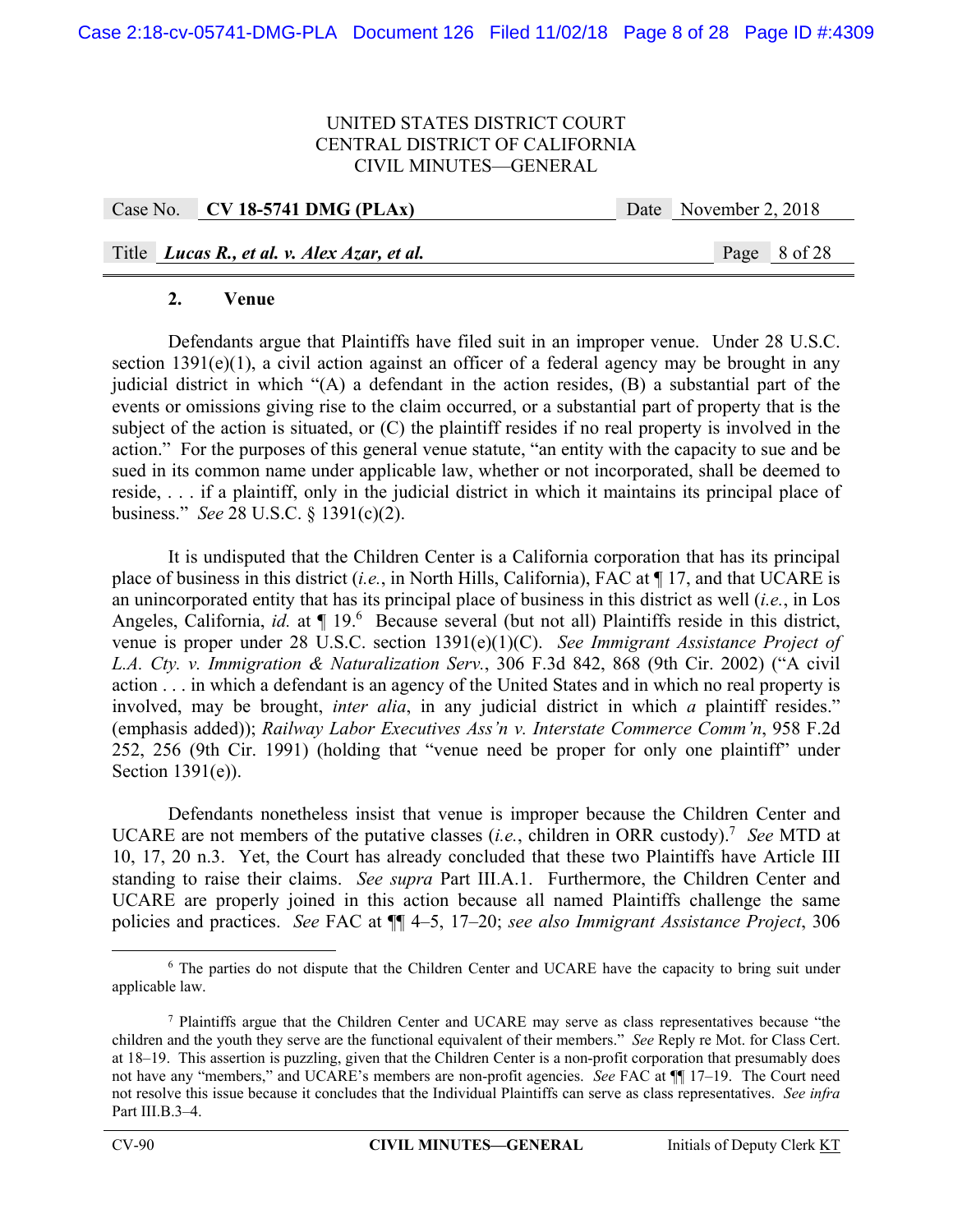|  | Case No. CV 18-5741 DMG (PLAx)                     |  | Date November 2, 2018 |              |
|--|----------------------------------------------------|--|-----------------------|--------------|
|  |                                                    |  |                       |              |
|  | Title <i>Lucas R., et al. v. Alex Azar, et al.</i> |  |                       | Page 9 of 28 |

F.3d 842, 867–68 & n.20 (venue is proper under Section 1391(e) if *either* a putative class representative *or* an organization resided in the district); Fed. R. Civ. P. 20(a)(1) ("Persons may join in one action as plaintiffs if: . . . they assert any right to relief jointly, severally, or in the alternative with respect to or arising out of the same transaction, occurrence, or series of transactions or occurrences; and . . . any question of law or fact common to all plaintiffs will arise in the action."). Therefore, the Court shall not dismiss this action for improper venue.<sup>8</sup>

## **3. Claims Under the** *Flores* **Agreement**

Defendants argue that the Court should dismiss as duplicative any claims alleging violations of the *Flores* Agreement. *See* MTD at 24–25. Plaintiffs counter that they are not required to litigate their *Flores* claims in that action because Paragraph 37 of the Agreement purportedly permits them to file an independent "individual or class action" in this District Court. *See* Opp'n re MTD at 27–28. Plaintiffs fail to recognize that the interests of judicial economy counsel against permitting them to enforce the *Flores* Agreement in this action.

"Plaintiffs generally have 'no right to maintain two separate actions involving the same subject matter at the same time in the same court and against the same defendant." *Adams v. Cal. Dep't of Health Servs.*, 487 F.3d 684, 688 (9th Cir. 2007), *overruled in part on another ground by Taylor v Sturgell*, 553 U.S. 880, 884–85, 904 (2008). This prohibition on duplicative actions also extends to plaintiffs who are in privity with parties to the first suit. *See id.* at 689. Generally, "[d]ismissal of the duplicative lawsuit, more so than the issuance of a stay or the enjoinment of proceedings, promotes judicial economy and the 'comprehensive disposition of litigation.'" *See id.* at 693 (quoting *Kerotest Mfg. Co. v. C-O-Two Fore Equip. Co.*, 342 U.S. 180, 183 (1952)). Whether the dismissal is with or without prejudice is committed to the district court's sound discretion. *Id.* at 692.

 $\frac{1}{\sqrt{8}}$ <sup>8</sup> The Court need not address Defendants' motion to transfer this action because it is predicated on their claim that this district is an improper venue. *See* MTD at 20–23. To the extent Defendants contend that the action ought to be transferred to the District of Columbia pursuant to 28 U.S.C. section 1404(a), that argument fails because they do not provide any evidentiary support for the only factor they claim weighs in favor of transfer—*i.e.*, the convenience of the witnesses and location of books and records. *See* MTD at 22; *see also E. & J. Gallo Winery v. F. & P. S.p.A.*, 899 F. Supp. 465, 466 (E.D. Cal. 1994) (holding that the proponent of the transfer "bears a heavy burden of showing a clear balance of inconveniences to it[,]" and that "[a]ffidavits or declarations are required to identify key witnesses and [provide] a generalized statement of their anticipated testimony").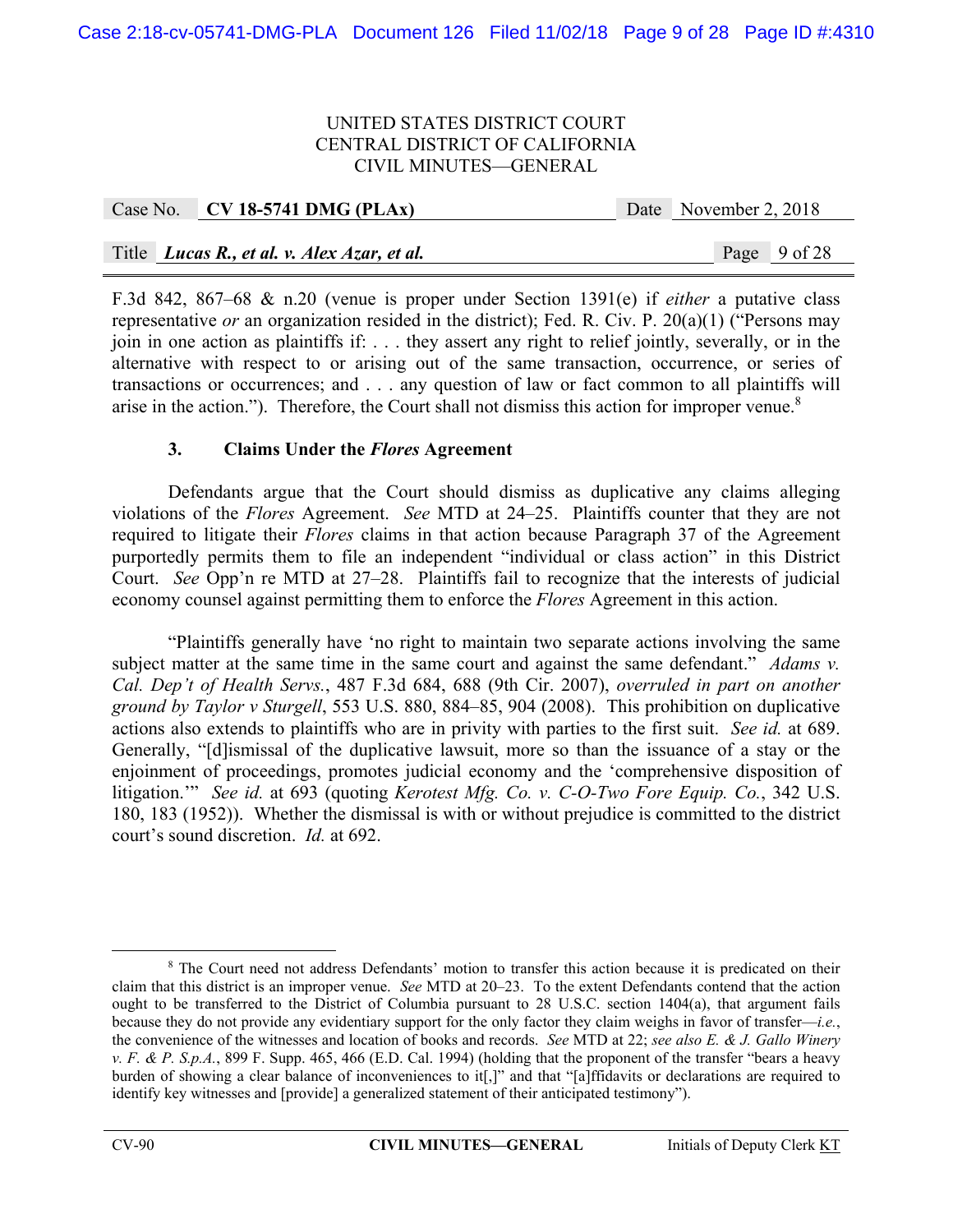## Case 2:18-cv-05741-DMG-PLA Document 126 Filed 11/02/18 Page 10 of 28 Page ID #:4311

#### UNITED STATES DISTRICT COURT CENTRAL DISTRICT OF CALIFORNIA CIVIL MINUTES—GENERAL

## Case No. **CV 18-5741 DMG (PLAx)** Date November 2, 2018

## Title *Lucas R., et al. v. Alex Azar, et al.* Page 10 of 28

It is undisputed that the Individual Plaintiffs are members of the *Flores* Class, and that ORR is a party to that action.<sup>9</sup> See FAC at  $\P$  2–3, 21–22; *Taylor*, 553 U.S. at 894 ("Representative suits with preclusive effect on nonparties include properly conducted class actions . . . ."). There is also no dispute that the subject matter of Plaintiffs' *Flores* claims and the *Flores* Action are the same. In their original Complaint, Plaintiffs admitted that the instant action is an "adjunct and supplement" to a motion to enforce that was filed in the *Flores* Action. *See* Compl. at  $\P$  2 [Doc. # 1]. In resolving that motion, the Court found that ORR breached the *Flores* Agreement by: (1) detaining certain Class Members in Shiloh RTC in violation of Paragraphs 6, 7, 8, and 19 and Exhibit 1 of the Agreement, (2) failing to timely provide a written notice of reasons for placing a Class Member in a secure facility, staff-secure facility, or RTC in violation of Paragraph 24C of the Agreement, (3) placing certain Class Members in secure facilities in violation of Paragraph 21 of the Agreement, (4) administering psychotropic medication to Class Members at Shiloh RTC in violation of Paragraphs 6 and 9 and Exhibit 1 of the Agreement, and (5) undertaking certain policies that unnecessarily delay the release of Class Members to custodians in violation of Paragraphs 14 and 18 of the Agreement. *See* Order re Pls.' Mot. to Enforce at 30–32, *Flores v. Sessions*, No. CV 85-4544-DMG (AGRx) (C.D. Cal. July 30, 2018) [Doc. # 470]. Further, the parties in *Flores* continue to actively litigate whether ORR, ICE, and U.S. Customs and Border Patrol have complied with the Agreement, notwithstanding the fact that the Court issued the consent decree more than 20 years ago. *See, e.g.*, Order Appointing Special Master/Independent Monitor, *Flores v. Sessions*, No. CV 85- 4544-DMG (AGRx) (C.D. Cal. Oct. 5, 2018) [Doc. # 494].

Because Plaintiffs' claims under the *Flores* Agreement should be litigated only in that action, the Court **DISMISSES** without prejudice Plaintiffs' first, second, third, and fourth causes of action to the extent that they seek enforcement of that Agreement. Nonetheless, Plaintiffs may pursue due process claims predicated on Defendants' failure to provide sufficient procedural

 <sup>9</sup> Although the Children Center and UCARE are not parties to the *Flores* Action, they are subject to the same defenses as the Individual Plaintiffs because the Children Center and UCARE seek to assert the contractual rights of *Flores* Class Members. *See Ronay Family Ltd. P'ship v. Tweed*, 216 Cal. App. 4th 830, 840 (2013) ("[A] third party whose rights under a contract derive from those of a party to the contract [typically] cannot assert rights greater than those of the contracting party . . . ."); *O'Neil v. Bunge Corp.*, 365 F.3d 820, 822 (9th Cir. 2004) ("[T]he construction and enforcement of settlement agreements are governed by principles of local law which apply to interpretation of contracts generally." (internal quotation marks omitted) (quoting *United Commercial Ins. Serv., Inc. v. Paymaster Corp.*, 962 F.2d 853, 856 (9th Cir. 1992))). In addition, while Defendant E. Scott Lloyd has not been sued in his individual capacity in the *Flores* Action, the only claim Plaintiffs bring against him in his personal capacity is one under *Bivens v. Six Unknown Named Agents of Federal Bureau of Narcotics*, 403 U.S. 388 (1971), *see* FAC at ¶ 5, which authorizes damages claims for only *constitutional* violations (*i.e.*, not breaches of consent decrees), *see F.E. Trotter, Inc. v. Watkins*, 869 F.2d 1312, 1314 (9th Cir. 1989) (holding that *Bivens* claims are available "[f]or certain constitutional violations"). The claim against Lloyd is therefore not subsumed within the *Flores* Action.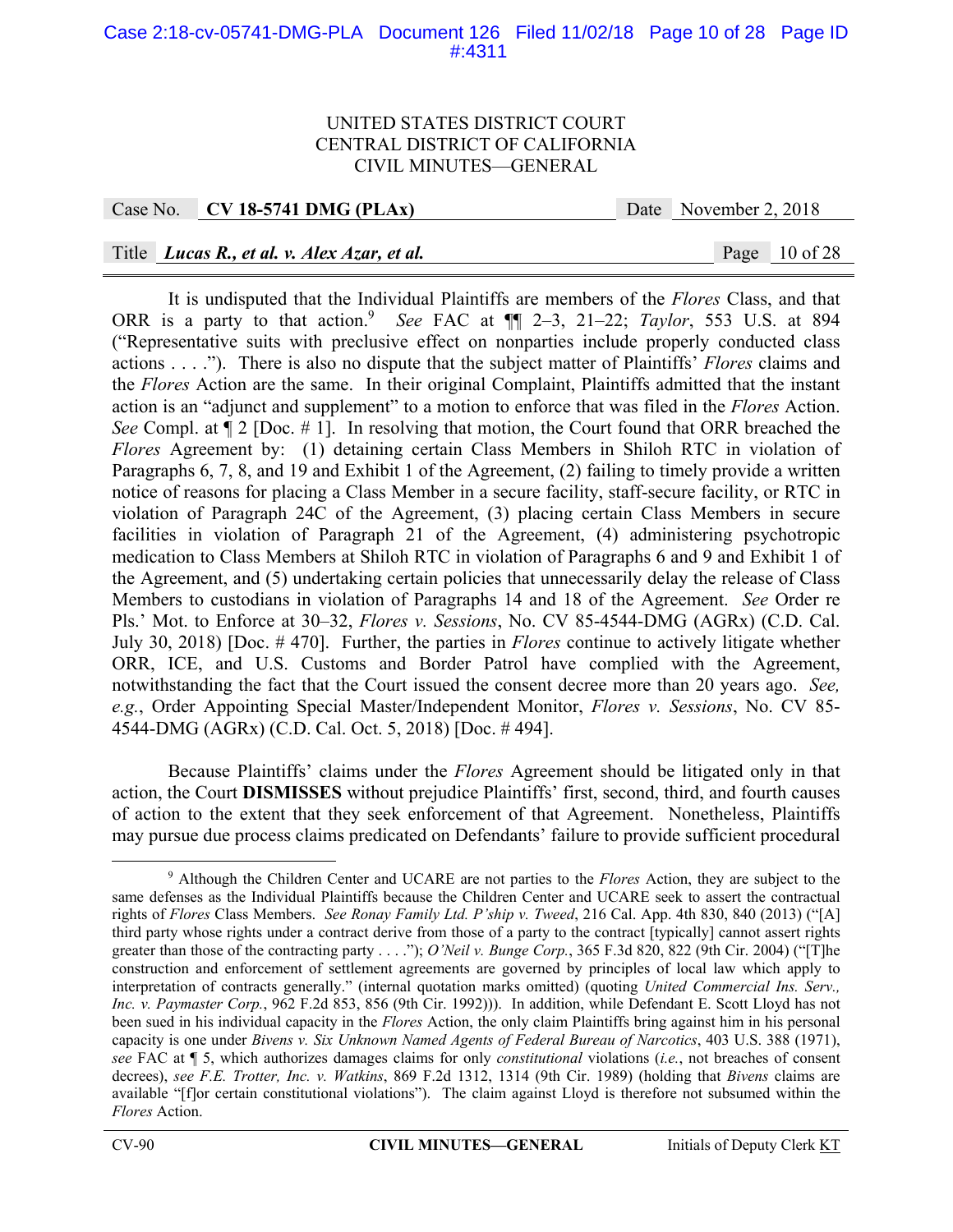## Case 2:18-cv-05741-DMG-PLA Document 126 Filed 11/02/18 Page 11 of 28 Page ID #:4312

#### UNITED STATES DISTRICT COURT CENTRAL DISTRICT OF CALIFORNIA CIVIL MINUTES—GENERAL

## Case No. **CV 18-5741 DMG (PLAx)** Date November 2, 2018

## Title *Lucas R., et al. v. Alex Azar, et al.* Page 11 of 28

safeguards for alien minors to exercise their *Flores* rights because Plaintiffs cannot bring those claims in the *Flores* Action.10 *See* Opp'n re MTD at 32–33 (alleging that the *Flores* Agreement's protections are substantive rights protected by the Due Process Clause); Order re Pls.' Mot. to Enforce at 5, *Flores v. Sessions*, No. CV 85-4544-DMG (AGRx) (C.D. Cal. July 30, 2018) (concluding that such claims have "no place in a motion to enforce the consent decree") [Doc. # 470]; *Adams*, 487 F.3d at 689 (noting that the duplicative claim analysis determines "whether the second suit raises issues that should have been brought in the first" (quoting *Curtis v. Citibank, N.A.*, 226 F.3d 133, 139 (2d Cir. 2000))).

## **4. Plaintiffs' TVPRA and APA Claims**

 Defendants argue that Plaintiffs' claims under the TVPRA fail because they have not shown that the statute creates a private right of action. *See* MTD at 25. Relatedly, Defendants contend that Plaintiffs may not obtain a remedy under the APA because the FAC does not sufficiently allege the existence of a relevant "final agency action."11 *See id.* at 28–29; Reply re MTD at 17; *see also* 5 U.S.C. § 704 ("Agency action made reviewable by statute and final agency action for which there is no other adequate remedy in a court are subject to judicial review."). For the reasons discussed in this section, the Court concludes that the policies and/or

<sup>&</sup>lt;sup>10</sup> Defendants apparently request the dismissal of *all* of Plaintiffs' claims on the ground that they are duplicative of those pending in the *Flores* Action. *See* Opp'n re Mot. for Class Cert. at 11 (asserting that the instant action is a "successive, *identical* class action" that includes "class members and claims *identical* in scope to an earlier certified class action" (emphasis added)). Yet, the Court specifically declared that the only claims that may be brought in the *Flores* Action are those arising under the Agreement. *See* Order re Pls.' Mot. to Enforce at 2–3, 5– 6, *Flores v. Sessions*, No. CV 85-4544-DMG (AGRx) (C.D. Cal. July 30, 2018) [Doc. # 470]. To the extent that Defendants intended to assert a *res judicata* defense, the Court rejects that argument because they failed to cogently raise or brief that point. *See* Fed. R. Civ. P. 7(b)(1)(B) ("A request for a court order must be made by motion. The motion must: . . . state with particularity the grounds for seeking the order.").

<sup>&</sup>lt;sup>11</sup> Although Plaintiffs' first four causes of action assert that Defendants' policies violate the APA, the FAC does not clarify whether Plaintiffs intend to raise any standalone APA claims that are not predicated on violations of other federal statutes, the federal constitution, or the *Flores* Agreement. *See* FAC at ¶¶ 181, 184, 187, 190; *see also* Opp'n re MTD 30–31 (asserting in passing that "ORR's challenged policies and practices are final and directly violate the APA[,]" but failing to articulate a standalone APA claim). Accordingly, the Court will limit its inquiry to whether the FAC satisfies the procedural prerequisites to suit under the APA. *See also Lexmark Int'l, Inc. v. Static Control Components, Inc.*, 572 U.S. 118, 131 (2014) (noting that the APA has an "omnibus judicial-review provision, which permits suit for violations of numerous statutes of varying character that do not themselves include causes of action for judicial review").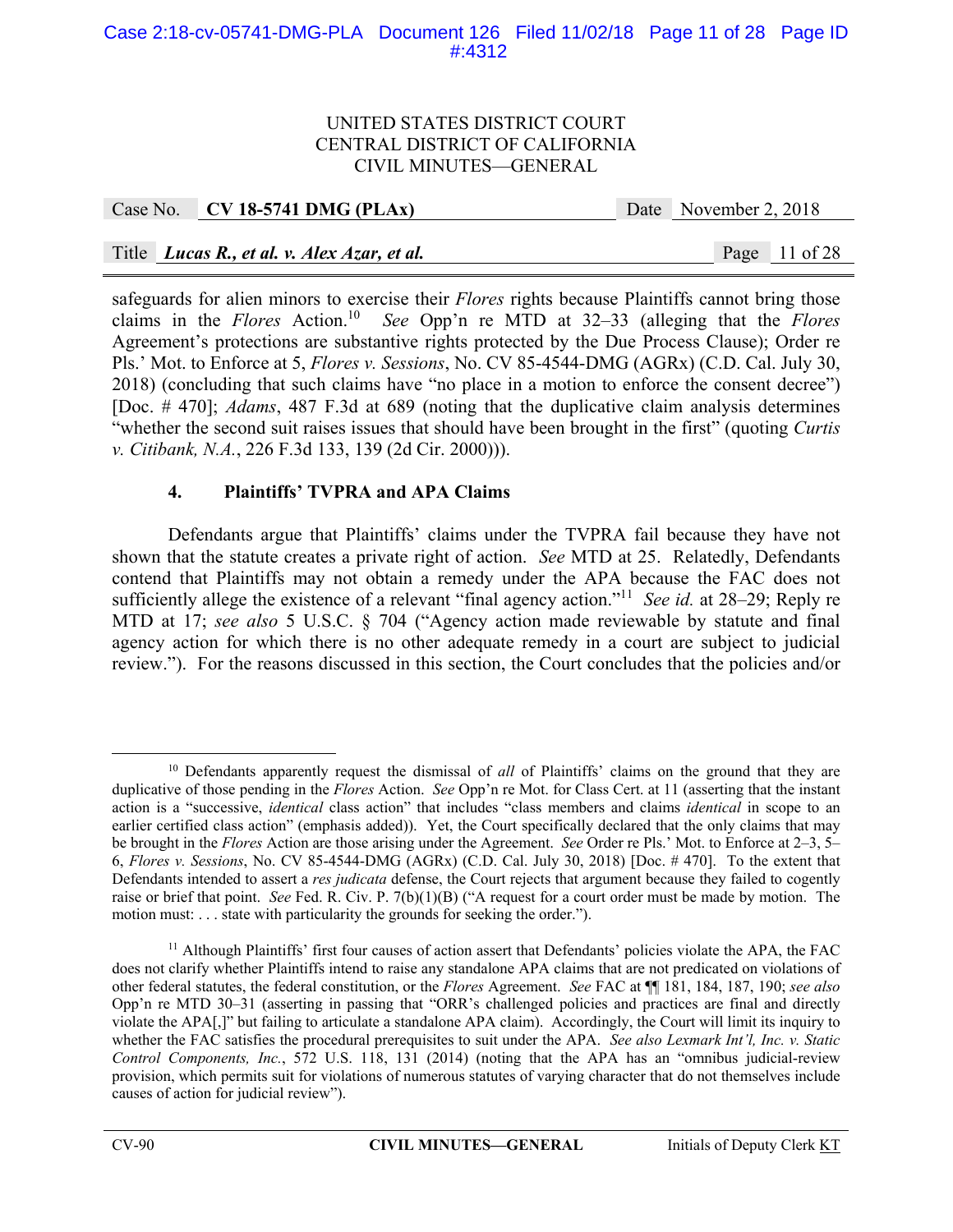## Case 2:18-cv-05741-DMG-PLA Document 126 Filed 11/02/18 Page 12 of 28 Page ID #:4313

#### UNITED STATES DISTRICT COURT CENTRAL DISTRICT OF CALIFORNIA CIVIL MINUTES—GENERAL

| Case No. CV 18-5741 DMG (PLAx)                     | Date November 2, 2018 |                 |
|----------------------------------------------------|-----------------------|-----------------|
|                                                    |                       |                 |
| Title <i>Lucas R., et al. v. Alex Azar, et al.</i> |                       | Page $12$ of 28 |

practices identified in the FAC constitute final agency actions such that Plaintiffs may raise their TVPRA claims under the APA.<sup>12</sup>

 "Agency action is 'final' if at least two conditions are satisfied: 'First, the action must mark the "consummation" of the agency's decisionmaking process[;] . . . it must not be of a merely tentative or interlocutory nature. And second, the action must be one by which "rights or obligations have been determined," or from which "legal consequences will flow."'" *Western Radio Servs. Co. v. Glickman*, 123 F.3d 1189, 1196 (9th Cir. 1997) (quoting *Bennet v. Spear*, 520 U.S. 154, 178 (1997)).

The FAC identifies several ORR policies and/or practices, which concern (*inter alia*) the placement of undocumented minors; their release to proposed custodians; the forced consumption of psychotropic medication; and blocking lawyers from representing minors in connection with ORR's decisions regarding release, placement, and non-consensual administration of psychotropic medications. *See* FAC at  $\P\P$  4.a–d. The FAC includes specific factual allegations demonstrating that these policies and/or practices are not tentative or interlocutory in nature, as ORR has already implemented them.13 *See, e.g.*, *id.* at ¶¶ 37–46 (alleging that ORR placed Daniela Marisol T. in Shiloh RTC without notice or an opportunity to be heard, refused to release her to a custodian or provide any administrative means to challenge that decision, and required her to take psychotropic medications without court or family member

<sup>&</sup>lt;sup>12</sup> The FAC avers that "Plaintiffs have private rights of action against Defendants pursuant to  $\dots$  the Administrative Procedure Act," but it does not allege a cause of action under the TVPRA itself. *See* FAC at ¶ 9. Yet, Plaintiffs' Opposition to the MTD apparently argues that an implied private right of action exists under the TVPRA. *See* Opp'n re MTD at 29. Although Plaintiffs argue (*inter alia*) that "[n]othing in the enactment's text or legislative history suggests" that an implied private right of action would frustrate the underlying purpose of the TVPRA, they fail to cite any legislative materials in support of that proposition. *See id.* Notwithstanding Plaintiffs' failure to adequately show that the TVPRA creates a private right of action, the Court finds that, for the reasons discussed in this section, the APA still permits them to seek relief for violations of the TVPRA. *See* 5 U.S.C. § 706(2)(A) (providing that a court shall set aside agency action found to be "arbitrary, capricious, an abuse of discretion, otherwise not in accordance with law"). Additionally, for the reasons discussed in this section, Plaintiffs may assert their constitutional claims under the APA as well. *See* 5 U.S.C. § 706(2)(B) (providing that a court shall set aside agency action found to be "contrary to constitutional right, power, privilege, or immunity"); *Navajo Nation v. Dep't of Interior*, 876 F.3d 1144, 1168–72 (9th Cir. 2017) (holding that 5 U.S.C. section 704's "final agency action" requirement applies to causes of action brought under the APA, whereas it is not a condition of 5 U.S.C. section 702's waiver of sovereign immunity).

<sup>&</sup>lt;sup>13</sup> The Court is not persuaded by Defendants' contention that these allegations are not sufficiently detailed to survive a motion to dismiss. *See* Reply re MTD at 17; *Iqbal*, 556 U.S. at 678 ("[T]he pleading standard Rule 8 announces does not require 'detailed factual allegations,' but it demands more than an unadorned, the-defendantunlawfully-harmed-me accusation." (quoting *Twombly*, 550 U.S. at 555)).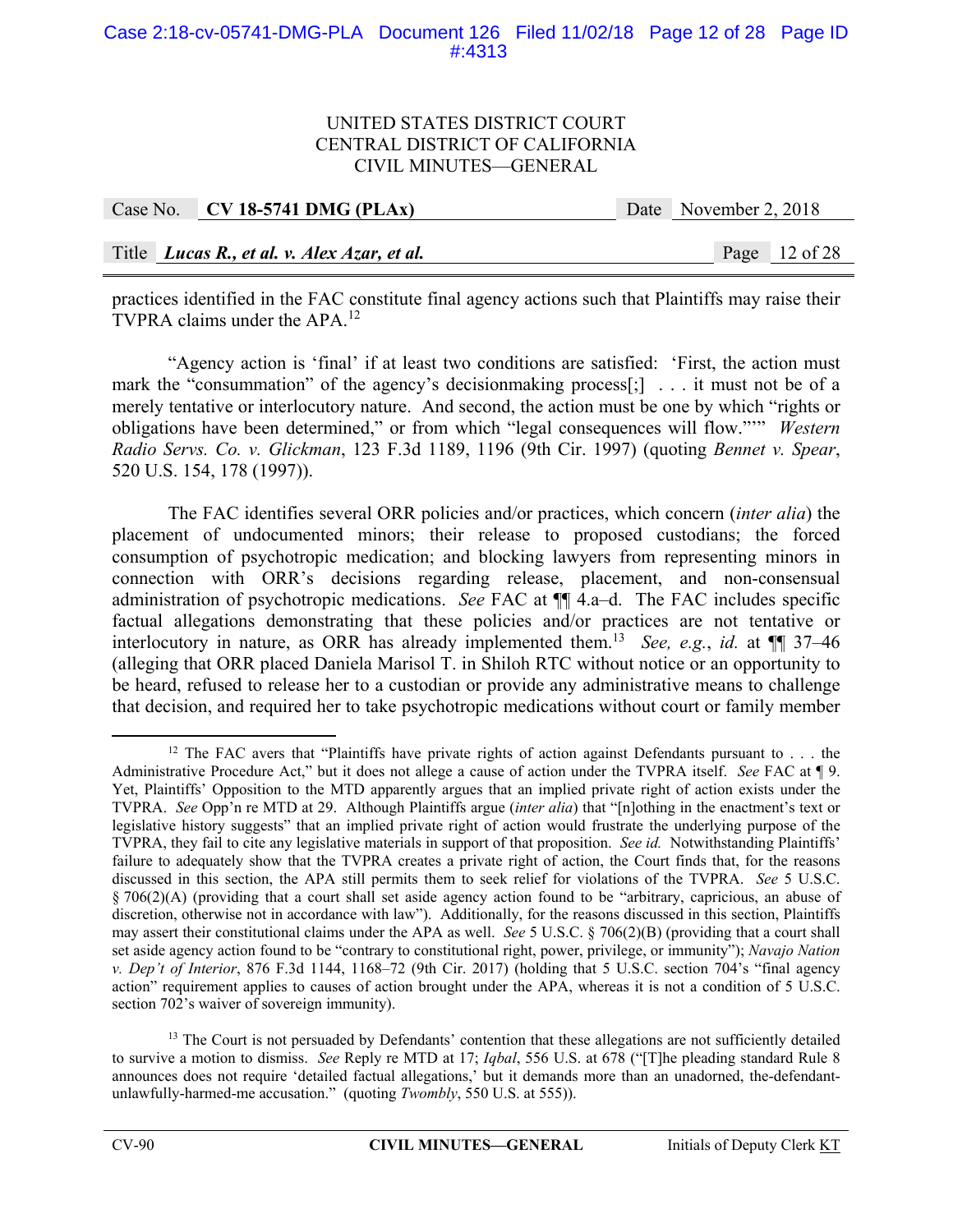## Case 2:18-cv-05741-DMG-PLA Document 126 Filed 11/02/18 Page 13 of 28 Page ID #:4314

#### UNITED STATES DISTRICT COURT CENTRAL DISTRICT OF CALIFORNIA CIVIL MINUTES—GENERAL

## Case No. **CV 18-5741 DMG (PLAx)** Date November 2, 2018

## Title *Lucas R., et al. v. Alex Azar, et al.* Page 13 of 28

authorization); *id.* at ¶¶ 145–52 (averring that "ORR routinely bars [Vera Institute of Justice] funded legal services providers from representing children in legal proceedings involving ORR's custody, release, placement, and medication decisions"). Moreover, the FAC avers that these policies and/or practices violate Individual Plaintiffs' and putative class members' rights under the TVPRA, the Due Process Clause, and the Freedom of Association Clause of the First Amendment. *See id.* at  $\P$  2–3. Aside from their unpersuasive arguments that Plaintiffs did not adequately plead their procedural due process claims, *see infra* Part III.A.5, Defendants fail to even argue that such legal consequences do not flow from ORR's conduct. *See* Fed. R. Civ. P. 7(b)(1)(B). The Court thus rejects Defendants' contention that no private right of action exists by which Plaintiffs may obtain relief for ORR's violations of the TVPRA. *Cf. L.V.M. v. Lloyd*, 318 F. Supp. 3d 601, 612 (S.D.N.Y. 2018) (holding that ORR's policy of requiring director-level review before certain alien minors are released from custody was final agency action for the purposes of the APA because ORR had already adopted the policy and legal consequences flowed from it).

## **5. Plaintiffs' Procedural Due Process Theories**

 Defendants contend that Plaintiffs' procedural due process claims should be dismissed because: (1) the FAC supposedly fails to identify any underlying substantive rights protected by the Due Process Clause, and (2) undocumented minors are not entitled to any procedural protections beyond those explicitly provided by Congress.14 *See* MTD at 25–28. These contentions are entirely without merit.

 "[P]rocedural due process . . . has three elements: (1) a liberty or property interest protected by the Constitution; (2) a deprivation of the interest by the government; (3) lack of process." *Portman v. Cty. of Santa Clara*, 995 F.2d 898, 904 (9th Cir. 1993). A constitutionally protected substantive interest may arise from the federal constitution itself, *see Zadvydas v. Davis*, 533 U.S. 678, 690 (2001), a statute, *see Carver v. Lehman*, 558 F.3d 869, 874–75 (9th Cir. 2009), or a contract, *see San Bernardino Physicians' Servs. Med. Grp. v. Cty. of San Bernardino*, 825 F.2d 1404, 1407–08 (9th Cir. 1987); *see also Smith v. Sumner*, 994 F.2d 1401, 1406 (9th Cir. 1993) (a consent decree can give rise to a constitutionally protected interest). A statute may create a substantive interest protected by the Due Process Clause by using

 <sup>14</sup> Although Defendants' MTD discusses certain legal principles relating to the *substantive* component of the Due Process Clause, it appears that Defendants challenge only Plaintiffs' *procedural* due process claims. *See*  MTD at 25–26 ("The failure to plead a substantive right is fatal to the various procedural due process claims."); Reply re MTD at 18 ("Plaintiffs do not cite any legal authority to support their conclusory arguments that children in ORR custody are entitled to constitutional procedural protections concerning their placement in licensed facilities and the prescription of psychotropic drugs.").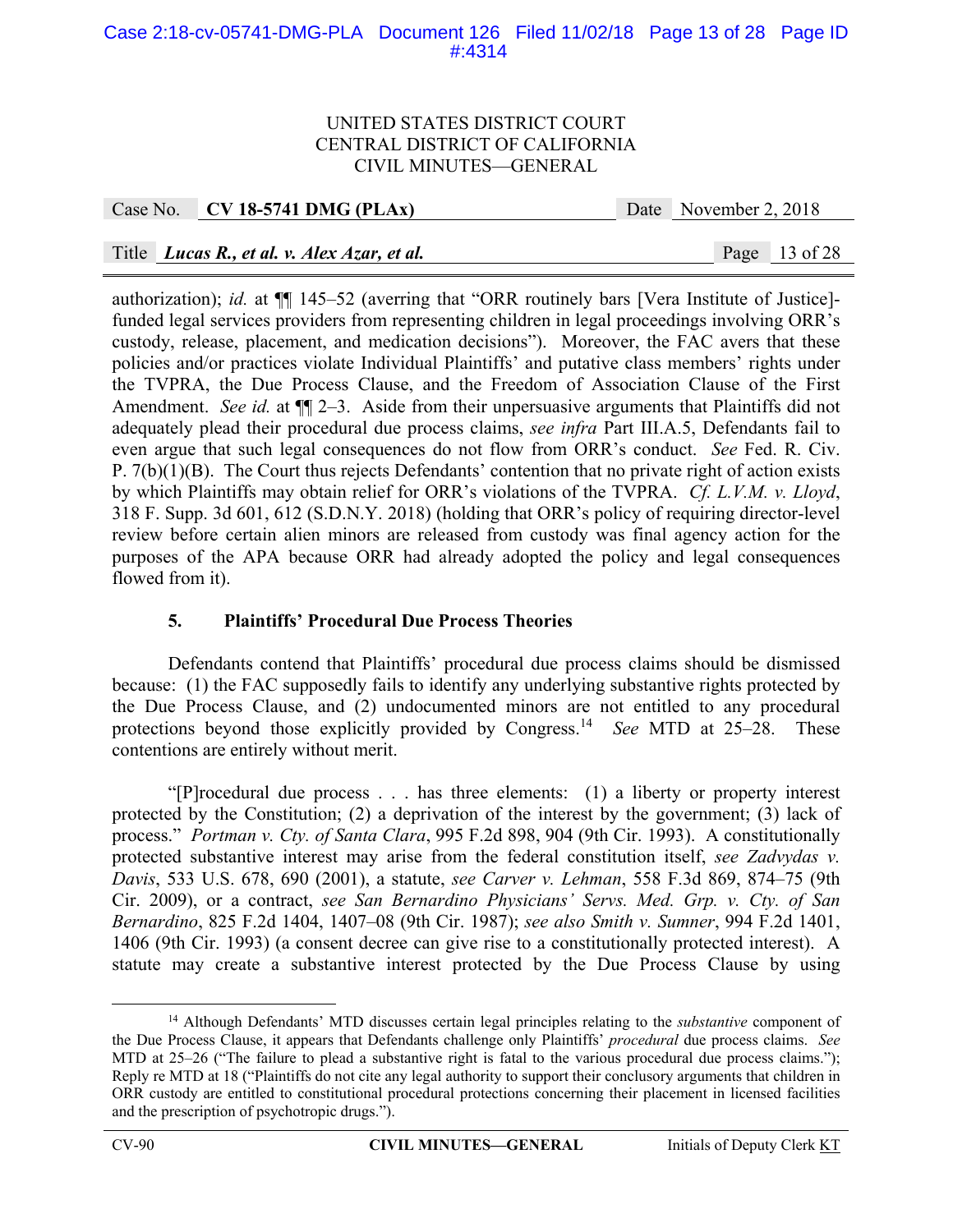## Case 2:18-cv-05741-DMG-PLA Document 126 Filed 11/02/18 Page 14 of 28 Page ID #:4315

#### UNITED STATES DISTRICT COURT CENTRAL DISTRICT OF CALIFORNIA CIVIL MINUTES—GENERAL

## Case No. **CV 18-5741 DMG (PLAx)** Date November 2, 2018

## Title *Lucas R., et al. v. Alex Azar, et al.* Page 14 of 28

"mandatory language" that imposes an obligation on government officials. *See Carver*, 558 F.3d at 872–73. Further, whether a contractual right is protected by the Due Process Clause depends upon "the security with which [the interest] is held under [the applicable] law and its importance to the holder." *See San Bernardino Physicians' Servs.*, 825 F.3d at 1409 (alteration in original) (quoting *Brown v. Brienen*, 722 F.2d 360, 364 (7th Cir. 1983)). A contractual provision may be of sufficient importance if it can be "easily characterized as a civil right." *See id.*

Here, the FAC alleges that ORR's policies and/or practices violate detained minors' constitutional rights to freedom from detention, familial association, and bodily integrity. *See* FAC at ¶¶ 106–08, 116, 122–23, 137, 142; *see also Zadvydas*, 533 U.S. at 690 ("Freedom from imprisonment—from government custody, detention, or other forms of physical restraint—lies at the heart of the liberty [the Due Process] Clause protects."); *Rosenbaum v. Washoe Cty.*, 663 F.3d 1071, 1079 (9th Cir. 2011) ("The substantive due process right to family integrity or to familial association is well established."); *cf. United States v. Loughner*, 672 F.3d 731, 744 (9th Cir. 2012) ("[I]nmates possess 'a significant liberty interest in avoiding the unwanted administration of antipsychotic drugs under the Due Process Clause . . . .'" (quoting *Washington v. Harper*, 494 U.S. 210, 221–22 (1980))).

Plaintiffs further allege that ORR's refusal to promptly release undocumented minors; its placement of children in secure facilities, medium-secure facilities, and RTCs; its decision to involuntarily medicate minors; and its interference with minors' access to counsel violate the agency's obligations under the TVPRA. *See* FAC at ¶¶ 104, 108, 118–121, 133, 140–42, 146– 52. The provisions of the TVPRA upon which Plaintiffs rely use mandatory language to prescribe the agency's duties. *See* 8 U.S.C. § 1232(c)(2)(A) ("[A]n unaccompanied alien child in the custody of [ORR] *shall* be promptly placed in the least restrictive setting that is in the best interest of the child. . . . A child *shall not* be placed in a secure facility absent a determination that the child poses a danger to self or others or otherwise has been charged with having committed a criminal offense." (emphasis added)); *id.* § 1232(c)(5) ("[ORR] . . . *shall* ensure . . . that all unaccompanied alien children [from non-contiguous countries] have counsel to represent them in legal proceedings or matters and to protect them from mistreatment, exploitation, and trafficking." (emphasis added)).

Furthermore, the FAC relies upon provisions of the *Flores* Agreement that require the prompt release of alien minors to proposed custodians, the placement of children in non-secure licensed facilities, and adherence to all applicable state child welfare laws and regulations. *See* FAC at ¶¶ 103, 117, 132, 134; *Flores* Agreement at ¶¶ 6, 14, 18–19, Ex. 1 at ¶ A. These protections are secured by a consent decree and constitute civil rights because they are akin to the constitutional and statutory rights discussed above. *See Smith*, 994 F.2d at 1406 ("'[I]t would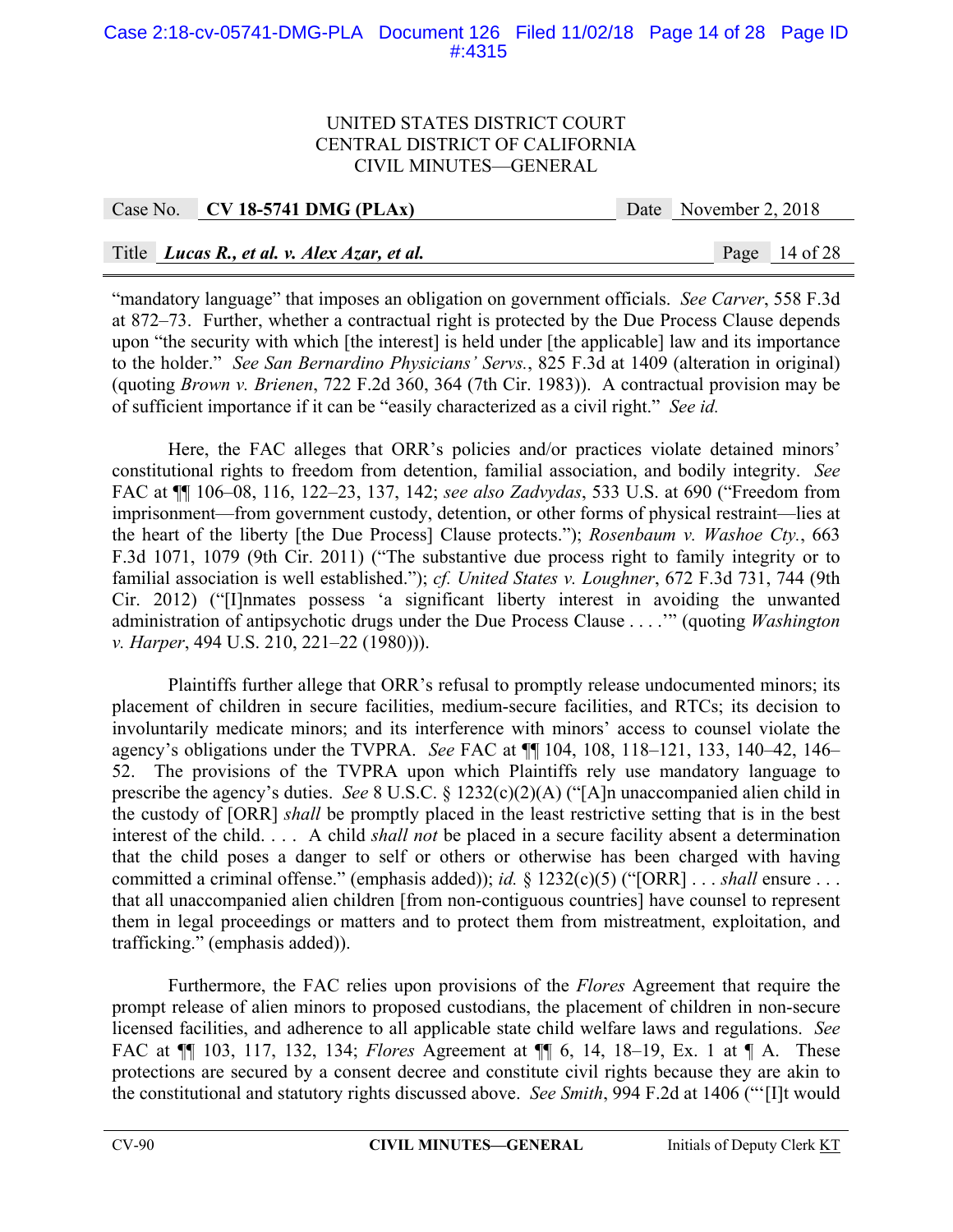## Case 2:18-cv-05741-DMG-PLA Document 126 Filed 11/02/18 Page 15 of 28 Page ID #:4316

#### UNITED STATES DISTRICT COURT CENTRAL DISTRICT OF CALIFORNIA CIVIL MINUTES—GENERAL

| Case No. CV 18-5741 DMG (PLAx)              | Date November 2, 2018 |                 |
|---------------------------------------------|-----------------------|-----------------|
|                                             |                       |                 |
| Title Lucas R., et al. v. Alex Azar, et al. |                       | Page $15$ of 28 |

be passing strange if a consent decree, which possesses all the attributes of an ordinary contract plus the additional element of judicial approbation, were to be accorded some inferior status." (quoting *Rodi v. Ventetuolo*, 941 F.2d 22, 28 (1st Cir. 1991))). Therefore, the Court concludes that Plaintiffs have satisfactorily identified the substantive rights underlying their procedural due process claims.

 Defendants' second argument is inapt because it relies upon cases involving procedures for the admission or exclusion of aliens. *See Shaughnessy v. United states ex re. Mezei*, 345 U.S. 206, 212 (1953) ("It is true that aliens who have once passed through our gates, even illegally, may be expelled only after proceedings conforming to traditional standards of fairness encompassed in due process of law. But an alien on the threshold of initial entry stands on a different footing: 'Whatever the procedure authorized by Congress is, it is due process as far as an alien denied entry is concerned.'" (citations omitted) (quoting *United States ex rel. Knauff v. Shaughnessy*, 338 U.S. 537, 544 (1950))); *Angov v. Lynch*, 788 F.3d 893, 898 (9th Cir. 2015) ("[The alien] has no . . . right [to procedural due process]. He presented himself at the San Ysidro port of entry without valid entry documents and *sought asylum*. . . . [T]hose, like [the alien], who have never technically 'entered' the United States have no such rights." (emphasis added)); *United States v. Barajas-Alvarado*, 655 F.3d 1077, 1084 (9th Cir. 2011) ("We have . . . held that non-admitted aliens are not entitled to any procedure vis-á-vis *their admission or exclusion*." (emphasis added)). Because these decisions relate to the admission or exclusion of aliens, they do not establish that the children in ORR's custody have no entitlement to additional procedures that limit the agency's authority to detain them, place them in certain restrictive settings, administer psychotropic medication to them against their will, or block their access to counsel. *See, e.g.*, *Hernandez v. Sessions*, 872 F.3d 976, 990 n.17 (9th Cir. 2017) ("Although the Supreme Court has described Congress's power over the 'policies and rules for exclusion of aliens' as 'plenary,' . . . it is well-established that the Due Process Clause stands as a significant constraint on the manner in which the political branches may exercise their plenary authority." (quoting *Kleindienst v. Mandel*, 408 U.S. 753, 769 (1972))). In sum, the Court rejects Defendants' challenges to Plaintiffs' procedural due process claims.<sup>15</sup>

<sup>&</sup>lt;sup>15</sup> Defendants argue for the first time in their reply brief that Plaintiffs fail to adequately "describe what procedures they think the Constitution actually requires." *See* Reply re MTD at 18. The Court will not consider this argument because Defendants failed to timely raise it. *See Zamani v. Carnes*, 491 F.3d 990, 997 (9th Cir. 2007) ("The district court need not consider arguments raised for the first time in a reply brief.").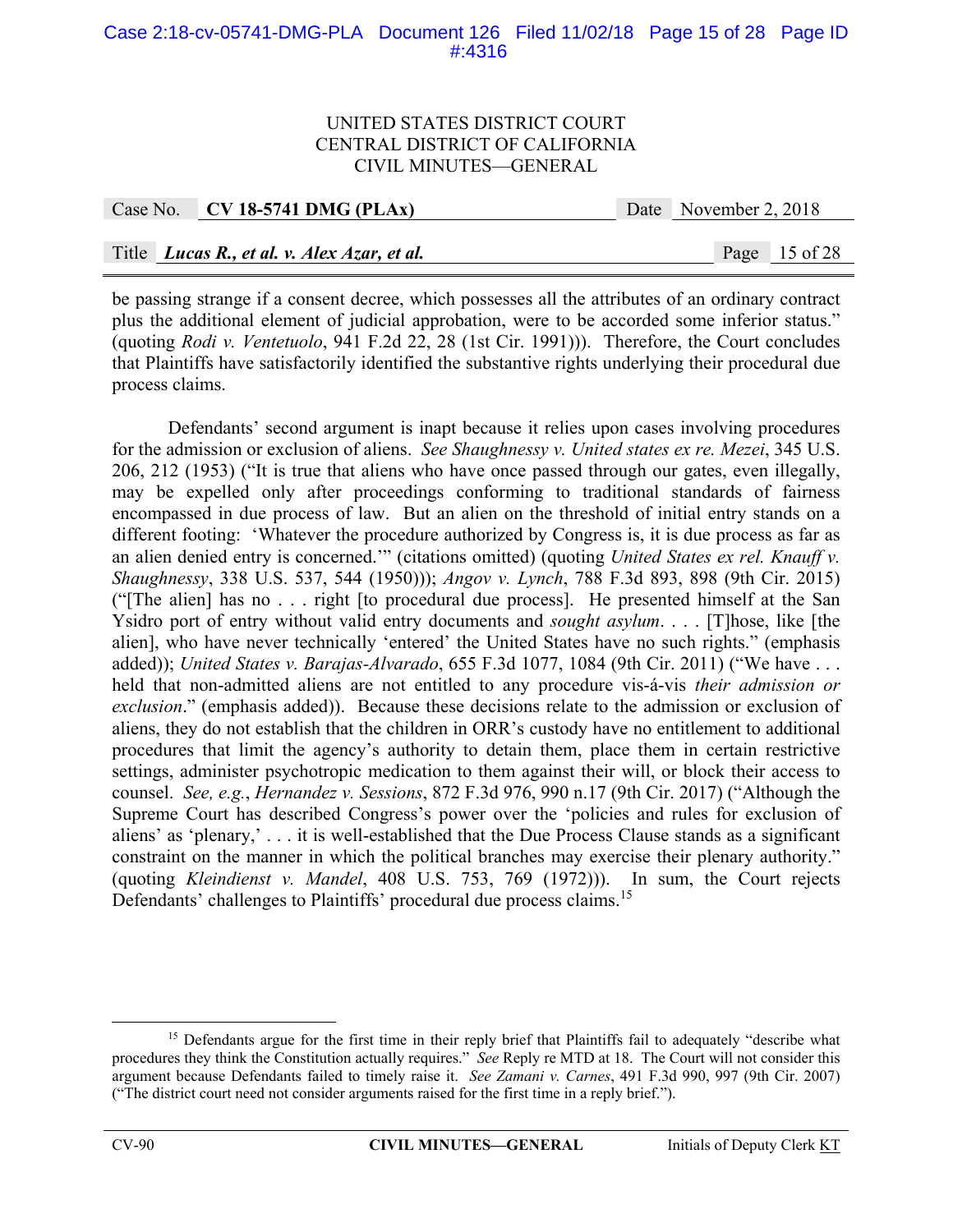## Case 2:18-cv-05741-DMG-PLA Document 126 Filed 11/02/18 Page 16 of 28 Page ID #:4317

#### UNITED STATES DISTRICT COURT CENTRAL DISTRICT OF CALIFORNIA CIVIL MINUTES—GENERAL

| Case No. CV 18-5741 DMG (PLAx)                     | Date November 2, 2018 |                 |
|----------------------------------------------------|-----------------------|-----------------|
|                                                    |                       |                 |
| Title <i>Lucas R., et al. v. Alex Azar, et al.</i> |                       | Page $16$ of 28 |

#### **6. Claims Under Section 504 of the Rehabilitation Act**

Section 504 of the Rehabilitation Act provides in pertinent part that "[n]o otherwise qualified individual with a disability in the United States . . . shall, solely by reason of her or his disability, be excluded from the participation in, be denied the benefits of, or be subjected to discrimination under any program or activity receiving Federal financial assistance . . . ." *See* 29 U.S.C. § 794(a). Defendants contend that Plaintiffs' Section 504 claims should be dismissed because the FAC does not "identify facts that suggest ORR was motivated to take the actions challenged here 'solely by reason' of [their] alleged disabilities." *See* MTD at 29–30. Once again, Defendants' assertion is flatly contradicted by the FAC's allegations.

The FAC avers that ORR placed all but one of the Individual Plaintiffs (*i.e.*, Jamie D.) in Shiloh RTC "due to" their mental health needs. *See* FAC at ¶¶ 31, 41, 48, 64, 81, 90. In fact, Defendants admit that the agency transfers alien minors to RTCs "in order to treat intensive psychiatric and psychological needs." *See* Reply re MTD at 19. Benjamin F.'s experience illustrates the effects of this alleged policy and/or practice. The FAC claims that ORR initially placed Benjamin F. and his brother, Mateo, in the same shelter facility. *See* FAC at ¶¶ 86, 88. ORR later placed Benjamin F. in Shiloh RTC because of his autism and developmental disabilities. *See id.* at ¶¶ 87, 90. Shortly after the transfer, Mateo was released from the agency's custody, but Benjamin remained at Shiloh RTC, presumably because medical personnel had not yet "declare[d] him psychologically sound . . . ." *See id.* at 91, 93–94. These asseverations plausibly state a claim that ORR has taken action against alien minors "solely by reason of" their disabilities.<sup>16</sup>

#### **B. Plaintiffs' Motion for Class Certification**

Pursuant to Federal Rule of Civil Procedure 23(a) and 23(b)(2), Plaintiffs move to certify five proposed classes that are comprised of all minors in ORR custody pursuant to 6 U.S.C. section 279 and/or 8 U.S.C. section 1232:

<sup>&</sup>lt;sup>16</sup> Defendants also suggest that "merely placing a minor in [an RTC] for children with intensive mental health needs [does not] violate[] the Rehabilitation Act . . . ." *See* Reply re MTD at 18. Yet, the FAC alleges that children placed in RTCs are denied benefits offered to other undocumented minors in ORR custody. *See, e.g.*, FAC at ¶ 130 ("[C]hildren placed in RTCs suffer the functional equivalent of indefinite civil commitment without due process of law."). Accordingly, Plaintiffs have adequately pled a violation of the Rehabilitation Act, notwithstanding the fact that Defendants apparently disagree with their factual assertions. *See Iqbal*, 556 U.S. at 679 ("When there are well-pleaded factual allegations, a court should assume their veracity and then determine whether they plausibly give rise to an entitlement to relief.").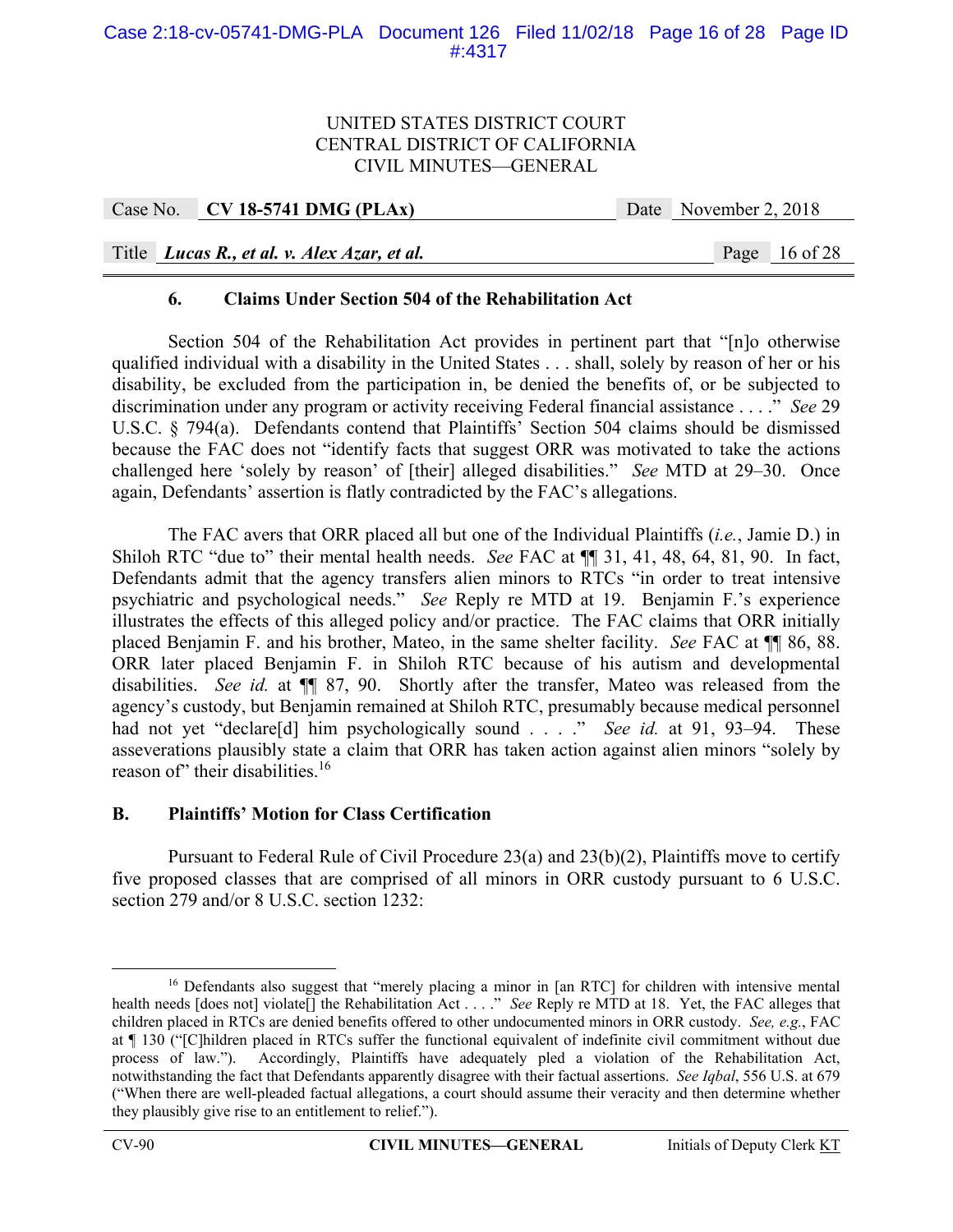## Case 2:18-cv-05741-DMG-PLA Document 126 Filed 11/02/18 Page 17 of 28 Page ID #:4318

#### UNITED STATES DISTRICT COURT CENTRAL DISTRICT OF CALIFORNIA CIVIL MINUTES—GENERAL

| Case No. CV 18-5741 DMG (PLAx) | Date | November 2, 2018 |
|--------------------------------|------|------------------|
|                                |      |                  |

# Title *Lucas R., et al. v. Alex Azar, et al.* Page 17 of 28

- 1. who are or will be placed in a secure facility, medium-secure facility, or RTC, or [whom ORR has continued to detain] in any such facility for more than thirty days, without being afforded notice and an opportunity to be heard before a neutral and detached decisionmaker regarding the grounds for such placement  $[(i.e., the "step-up class")]$ ;
- 2. whom ORR is refusing or will refuse to release to parents or other available custodians within thirty days of the proposed custodian's submitting a complete family reunification packet on the ground that the proposed custodian is or may be unfit [(*i.e.*, the "unfit custodian class")];
- 3. who are or will be prescribed or administered one or more psychotropic medications without procedural safeguards, including but not limited to obtaining informed consent or court authorization prior to medicating a child, involving a neutral decisionmaker in the initial determination of whether to prescribe psychotropics to a child in ORR custody, and involving a neutral [decisionmaker] to conduct periodic reviews of those medications as treatment continues [(*i.e.*, the "drug administration class")];
- 4. who are natives of non-contiguous countries and to whom ORR is impeding or will impede legal assistance in legal matters or proceedings involving their custody, placement, release, and/or administration of psychotropic drugs [(*i.e.*, the "legal representation class")]; and
- 5. who have or will have a behavioral, mental health, intellectual, and/or developmental disability as defined in 29 U.S.C. [section] 705, and who are or will be placed in a secure facility, medium-secure facility, or [RTC] because of such disabilities [(*i.e.*, the "disability class")].

*See* Notice of Mot. for Class Cert. at 3–4 [Doc. # 97].

 Plaintiffs' Motion for Class Certification proceeds on the assumption that ORR has in fact adopted and uniformly implemented the policies and/or practices targeted by the proposed classes (*e.g.*, as a matter of policy or practice, ORR places alien minors in secure facilities, medium-secure facilities, and RTCs without affording them notice and an opportunity to be heard before a neutral and detached decisionmaker). *See* Mot. for Class Cert. at 11–12. Furthermore, the Individual Plaintiffs offer evidence indicating that they have been subjected to such policies and/or practices. *See infra* Part III.B.2–3. Defendants do not explicitly dispute that these policies and/or practices exist or attempt to controvert evidence suggesting that ORR has implemented them.17 *See* Opp'n re Mot. for Class Cert. at 5–29. Accordingly, for the purposes

<sup>&</sup>lt;sup>17</sup> Defendants claim that "[n]either the First Amended Complaint nor the Motion to Certify Class identifies a single class member whom ORR has blocked from receiving legal services . . . ." *See* Opp'n re Mot. for Class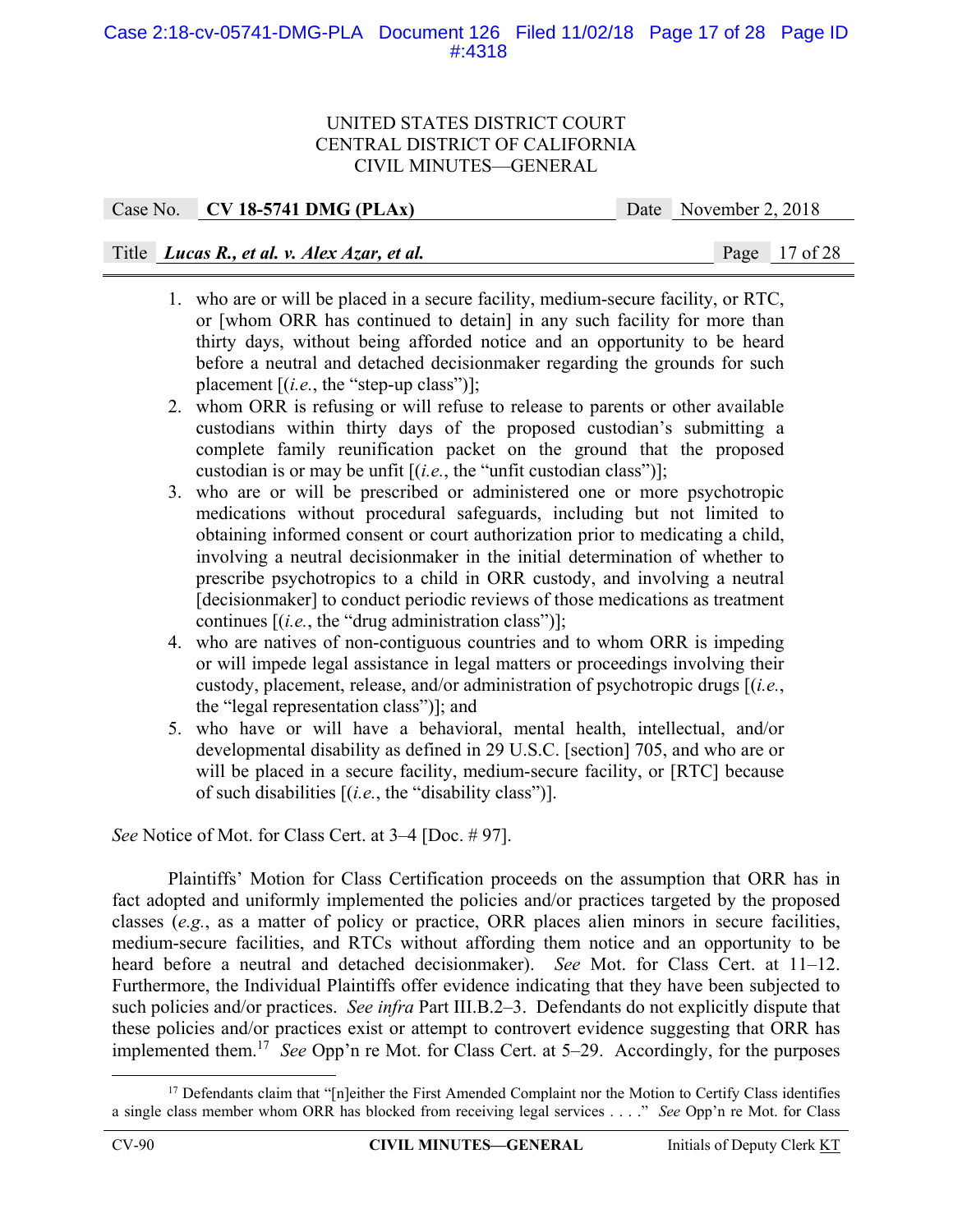## Case 2:18-cv-05741-DMG-PLA Document 126 Filed 11/02/18 Page 18 of 28 Page ID #:4319

#### UNITED STATES DISTRICT COURT CENTRAL DISTRICT OF CALIFORNIA CIVIL MINUTES—GENERAL

| Case No. CV 18-5741 DMG (PLAx)              | Date November 2, 2018 |                 |
|---------------------------------------------|-----------------------|-----------------|
|                                             |                       |                 |
| Title Lucas R., et al. v. Alex Azar, et al. |                       | Page $18$ of 28 |

of Plaintiffs' Motion for Class Certification, the Court assumes the existence of the policies and/or practices giving rise to the claims underlying the proposed classes. *See Stichting Pensioenfonds ABP v. Countrywide Fin. Corp.*, 802 F. Supp. 2d 1125, 1132 (C.D. Cal. 2011) ("[I]n most circumstances, failure to respond in an opposition brief to an argument put forward in an opening brief constitutes waiver or abandonment in regard to the uncontested issue."). With that assumption in mind, the Court will determine whether Plaintiffs have satisfied the prerequisites of Federal Rule of Civil Procedure 23.

## **1. Rule 23(a)(1): Numerosity**

A putative class may be certified only if it "is so numerous that joinder of all members is impracticable." Fed. R. Civ. P. 23(a)(1). The numerosity requirement imposes no absolute limitations; rather, it "requires examination of the specific facts of each case." *Gen. Tel. Co. of the Nw. v. EEOC*, 446 U.S. 318, 330 (1980). "The Ninth Circuit has not offered a precise numerical standard; other District Courts have, however, enacted presumptions that the numerosity requirement is satisfied by a showing of 25–30 members." *Slaven v. BP Am., Inc.*, 190 F.R.D. 649, 654 (C.D. Cal. 2000). "In analyzing numerosity 'a court may make commonsense assumptions and reasonable inferences.'" *West v. Cal. Servs. Bureau*, 323 F.R.D. 295, 303 (N.D. Cal. 2017) (quoting *The Civil Rights Educ. & Enforcement Ctr. v. RLJ Lodging Trust*, No. CV 15-0224-YGR, 2016 WL 314400, at \*6 (N.D. Cal. 2016)).

ORR's data shows that in fiscal year 2017, the agency admitted 873 minors to RTCs, secure facilities, or staff-secure facilities.<sup>18</sup> *See* Mot. for Class Cert., Ex. 3 at ¶ 10 (Revised

18 ORR previously admitted that staff-secure facilities are "medium-security facilities" under the *Flores* Agreement. Order re Pls.' Mot. to Enforce at 9, *Flores v. Sessions*, No. CV 85-4544-DMG (AGRx) (C.D. Cal. July

Cert. at 28. For the reasons discussed *infra* Part III.B.2–3, the Court concludes that Plaintiffs have advanced sufficient evidence that ORR routinely blocks detained minors from obtaining legal services to challenge the agency's decisions regarding placement, release, and/or administration of psychotropic medication.

Defendants further claim that Section 1.4.7 of the ORR Guide permits a minor to ask the ORR Director or his designee to reconsider the minor's transfer to a secure facility or RTC within 30 days after placement, and they note that the TVPRA requires the agency to conduct monthly reviews of the placement of a minor in a secure facility. *See* Opp'n re Mot. for Class Cert. at 20–21 (citing ORR Guide § 1.4.7; 8 U.S.C. § 1232(c)(2)(A)). Nonetheless, Section 1.4.7 is no longer available in the online version of the ORR Guide, and Defendants have not offered a declaration showing that the provision still exists. ORR Guide, Placement in ORR Care Provider Facilities, https://www.acf.hhs.gov/orr/resource/children-entering-the-united-states-unaccompanied-section-1#1.4.7 (last visited Oct. 23, 2018). More importantly, Defendants do not offer evidence that ORR affords minors placed in such facilities with notice of the reasons for the transfer, nor do they contend that the aforementioned procedures call for review by a neutral and detached decisionmaker. *See* Opp'n re Mot. for Class Cert. at 20–21.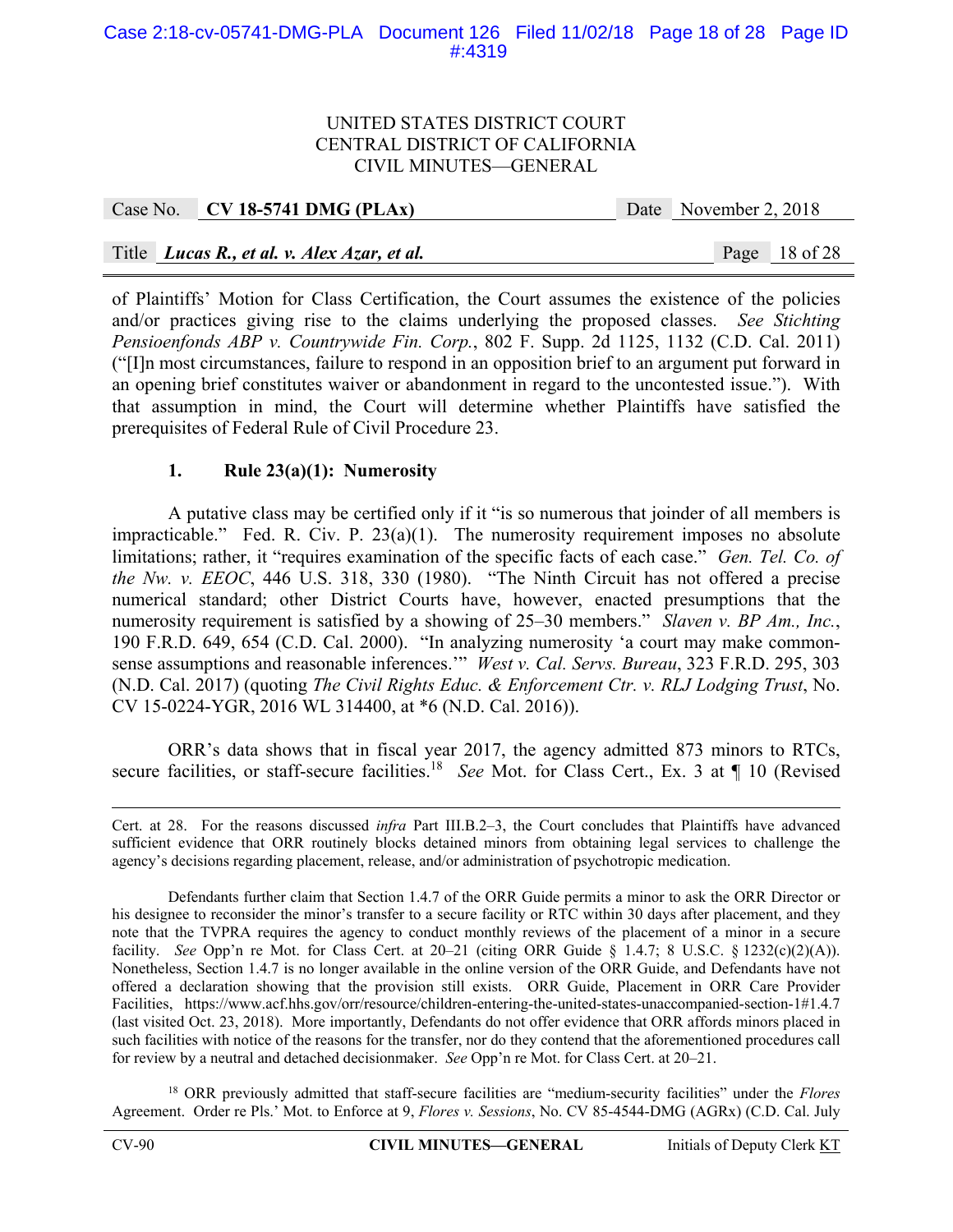## Case 2:18-cv-05741-DMG-PLA Document 126 Filed 11/02/18 Page 19 of 28 Page ID #:4320

#### UNITED STATES DISTRICT COURT CENTRAL DISTRICT OF CALIFORNIA CIVIL MINUTES—GENERAL

| Case No. CV 18-5741 DMG (PLAx)              |  | Date November 2, 2018 |                 |
|---------------------------------------------|--|-----------------------|-----------------|
|                                             |  |                       |                 |
| Title Lucas R., et al. v. Alex Azar, et al. |  |                       | Page $19$ of 28 |

Sualog Decl.) [Doc. # 97-6]. Since the Court assumes for the purposes of Plaintiffs' Motion that ORR consistently fails to provide notice and an opportunity to be heard before a neutral and detached decisionmaker in connection with such transfers, the Court concludes that the size of the step-up class is large enough to render joinder impracticable.

Next, Plaintiffs argue that ORR "routinely" delays or denies the release of minors to their proposed custodians on the grounds that they are unsuitable, *see* Mot. for Class Cert. at 25, an uncontested assertion that is consistent with the evidence discussed *infra* Part III.B.3. Given that 50,834 minors were admitted into ORR custody in fiscal year 2017 alone, common sense dictates that a sizeable number of minors sought or will seek release to proposed custodians and were or will be subjected to ORR's purportedly inadequate procedures for contesting the agency's suitability determinations.

Further, ORR's data shows that 74 minors were admitted to RTCs in fiscal year 2017. *See* Mot. for Class Cert., Ex. 3 at  $\P$  10 (Revised Sualog Decl.) [Doc. # 97-6]. Because ORR's statistical reports show that it "administers psychotropic medications to . . . nearly every child . . . it places" in its RTCs, the drug administration class is sufficiently numerous to satisfy Rule 23(a)(1). *See* Mot. for Class Cert., Ex. 22 at ¶¶ 2–3 (Holguín Decl.) [Doc. # 97-27]; *see also* Mot. for Class Cert., Ex. 12 at ¶ 12 (Miguel Angel S. Suppl. Decl.) (ORR has confined Miguel Angel S. to Yolo Juvenile Detention Center, where he has been instructed to take medication for depression and anxiety) [Doc. # 105-1]. Defendants admit that alien minors are placed in RTCs if ORR determines that they "require intensive mental health services which cannot be provided on an outpatient basis," *see* Opp'n re Mot. for Class Cert. at 20, a concession that signifies that joinder of the members of the disability class would also be impracticable.

Lastly, Plaintiffs accurately note that the legal representation class is comprised of the step-up, unfit custodian, and drug administration classes because ORR has allegedly, as a matter of common practice, discouraged legal services providers from assisting undocumented minors in challenging those decisions. *See* Mot. for Class Cert. at 26. Thus, it stands to reason that the legal representation class comports with Rule 23(a)(1) as well.

## **2. Rule 23(a)(2): Commonality**

The commonality requirement is satisfied if "there are questions of law or fact common to the class." Fed. R. Civ. P. 23(a)(2). "Commonality requires the plaintiff to demonstrate that

 <sup>30, 2018) [</sup>Doc. # 470]. Plaintiffs likewise treat staff-secure facilities as "medium-secure facilities" for the purposes of the definition of the step-up class. *See* Mot. for Class Cert at 24 (citing Mot. for Class Cert., Ex. 3 at ¶ 10 (Revised Sualog Decl.) [Doc. # 97-6]).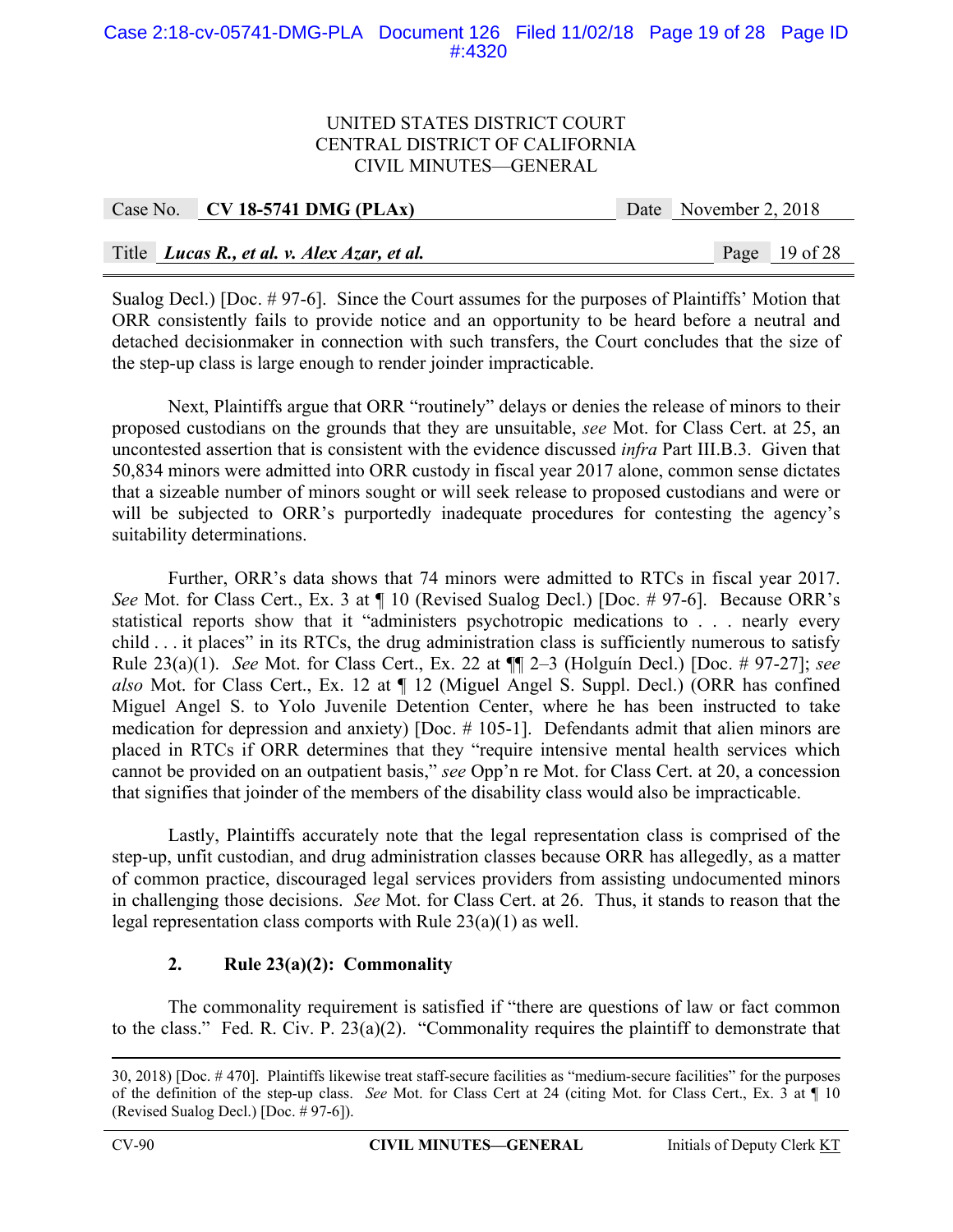## Case 2:18-cv-05741-DMG-PLA Document 126 Filed 11/02/18 Page 20 of 28 Page ID #:4321

#### UNITED STATES DISTRICT COURT CENTRAL DISTRICT OF CALIFORNIA CIVIL MINUTES—GENERAL

## Case No. **CV 18-5741 DMG (PLAx)** Date November 2, 2018

## Title *Lucas R., et al. v. Alex Azar, et al.* Page 20 of 28

the class members 'have suffered the same injury.'" *Dukes*, 564 U.S. at 349–50 (quoting *Gen. Tele. of S.W. v. Falcon*, 457 U.S. 147, 157(1982)). In determining that a common question of law exists, it is insufficient to find that all putative class members have suffered a violation of the same provision of law. *See id*. at 350. Rather, the putative class members' claims "must depend upon a common contention" that is "of such a nature that it is capable of classwide resolution which means that determination of its truth or falsity will resolve an issue that is central to the validity of each one of the claims in one stroke." *See id*.

As noted above, Defendants do not dispute that ORR has instituted a policy and/or practice of transferring minors to secure facilities, medium-secure facilities, and RTCs without being afforded notice and an opportunity to be heard before a neutral and detached decisionmaker. They also do not contest that ORR consistently fails to provide parents and other proposed custodians with any formal means by which to challenge the agency's suitability determinations, or that ORR routinely administers psychotropic drugs to minors without first obtaining informed consent or court authorization. They likewise do not challenge Plaintiffs' assertion that ORR had adopted a policy and/or practice of placing children with actual or perceived behavioral, mental health, intellectual, and/or developmental disabilities in secure facilities, medium-secure facilities, and RTCs. It follows that whether such policies and/or practices violate the Due Process Clause, the Freedom of Association Clause, the TVPRA, and/or the Rehabilitation Act are common questions for all putative members of the step-up class, the unfit custodian class, the drug administration class, and the disability class.<sup>19</sup>

Defendants nonetheless insist that the step-up, unfit custodian, drug administration, and disability classes do not present common questions because "there is wide variation in the evidence that ORR may rely on in informing its placement, release, and treatment decisions." *See* Opp'n re Mot. for Class Cert. at 19. Defendants misapprehend the nature of Plaintiffs' claims. Plaintiffs seek an injunction barring Defendants from engaging in the aforementioned policies and/or practices in the absence of certain procedural safeguards. *See, e.g.,* FAC at 57– 58. Plaintiffs do not request an order requiring Defendants to transfer *particular* putative class members to less restrictive settings, release them to proposed custodians, cease medicating them,

<sup>&</sup>lt;sup>19</sup> Defendants point out that Plaintiffs' *Flores* claims relating to the administration of psychotropic drugs are governed by the child welfare laws of each state in which a particular putative class member is detained. *See* Opp'n re Mot. for Class Cert. at 24–25; Order re Pls.' Mot. to Enforce at 20–24, *Flores v. Sessions*, No. CV 85- 4544-DMG (AGRx) (C.D. Cal. July 30, 2018) [Doc. # 470]. The parties have not addressed whether the differences in the various applicable state child welfare laws would affect the extent to which Plaintiffs' due process claims raise common questions. Should that issue arise, the Court may alter or amend its class certification order to further divide the drug administration class into appropriate subclasses. *See* Fed. R. Civ. P. 23(c)(1)(C). Until then, the Court will not address the issue *sua sponte* or presume that potential differences in state child welfare laws prevent Plaintiffs' federal due process claims from presenting common questions of law and fact.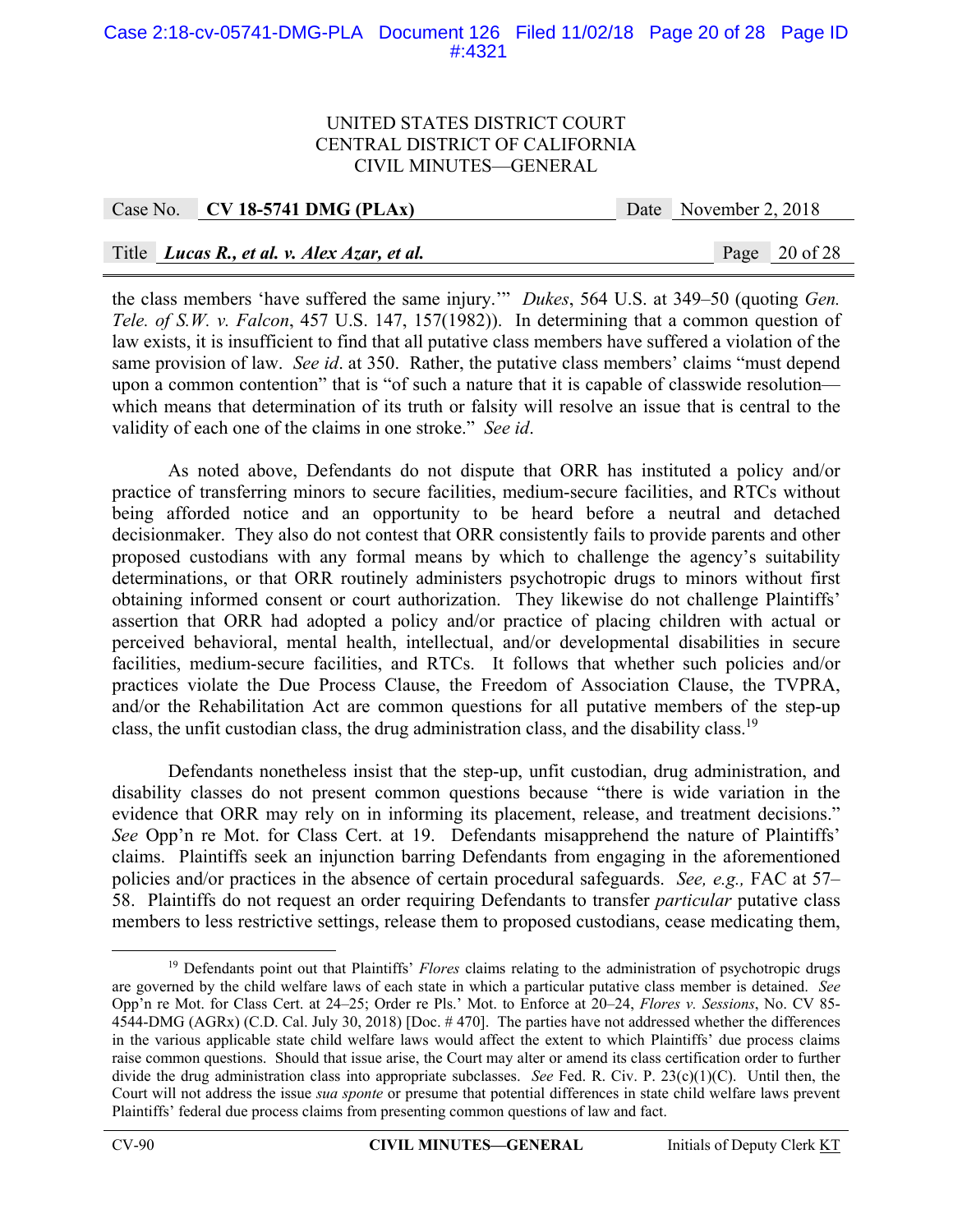## Case 2:18-cv-05741-DMG-PLA Document 126 Filed 11/02/18 Page 21 of 28 Page ID #:4322

#### UNITED STATES DISTRICT COURT CENTRAL DISTRICT OF CALIFORNIA CIVIL MINUTES—GENERAL

Case No. **CV 18-5741 DMG (PLAx)** Date November 2, 2018

## Title *Lucas R., et al. v. Alex Azar, et al.* Page 21 of 28

or stop detaining them in unduly restrictive settings that are allegedly ill-suited for their needs. That the policies and/or procedures concern the agency's individualized decisions does not change the fact that their legality is a common issue for all proposed class members. *Cf. Parsons v. Ryan*, 754 F.3d 657, 678 (9th Cir. 2014) ("The putative class and subclass members . . . all set forth numerous common contentions whose truth or falsity can be determined in one stroke: whether the specified statewide policies and practices to which they are all subjected by [prison officials] expose them to a substantial risk of harm. . . . That inquiry does not require us to determine the effect of those policies and practices upon any individual class member (or class members) or to undertake any other kind of individualized determination.").

Plaintiffs also offer evidence indicating that ORR has instructed legal aid programs not to represent minors in connection with ORR's placement, medication, and release decisions. Specifically, Plaintiffs point to evidence that HHS has contracted with the Vera Institute of Justice for the purposes of providing legal services to undocumented minors. *See* Mot. for Class Cert, Ex. 5 (HHS's contracts with Vera) [Doc. ## 97-8, 97-9]. They also offer declarations from attorneys who worked for Vera-funded legal aid programs, wherein they claim that ORR instructed those programs not to challenge ORR's confinement of alien minors or the conditions thereof. *See* Mot. for Class Cert., Ex. 6 at ¶¶ 4, 8–9 (Mixon Decl.) (attesting that ORR instructed Mixon not to challenge the agency's release and placement decisions) [Doc. # 97-10]; Mot. for Class Cert., Ex. 7 at ¶¶ 11, 19 (Williams Decl.) ("[B]oth ORR and Vera Institute informally discourage Vera-funded lawyers from taking legal action against ORR lest they cut off funds entirely for assisting unaccompanied minors. \* \* \* [A]lthough ORR boasts of providing free legal services to detained minors, it hobbles free legal service providers who undertake to represent detained children.") [Doc. # 97-11]; Mot. for Class Cert., Ex. 8 at ¶¶ 14–24 (Stuart Decl.) (attesting that Vera-funded providers rarely challenge ORR's detention decisions, and that ORR has instructed such providers not to refer cases to Stuart because she initiated such a challenge) [Doc. # 97-12]. Because there are few free legal services available to minors in ORR custody other than Vera-funded providers, *see* Mot. for Class Cert., Ex. 6 at ¶¶ 8–10 (Mixon Decl.) [Doc. # 97-10], ORR's conduct will likely deprive most (if not all) such children of the opportunity to meaningfully challenge the agency's release, placement, and medication decisions. Thus, whether this policy or practice violates federal law (*e.g.*, the TVPRA) is a common question for nearly all detained children from non-contiguous countries who are placed in restrictive settings, denied release to their proposed custodians, or forced to take psychotropic medications. *See* FAC at ¶ 144 (asserting that 8 U.S.C. § 1232(c)(5), 6 U.S.C. § 279(b)(1)(A), and certain regulations relating thereto collectively require ORR to provide *pro bono* counsel to alien minors who are not from contiguous countries). Thus, the Court concludes that each of the five putative classes satisfy the commonality requirement of Rule 23(a)(2).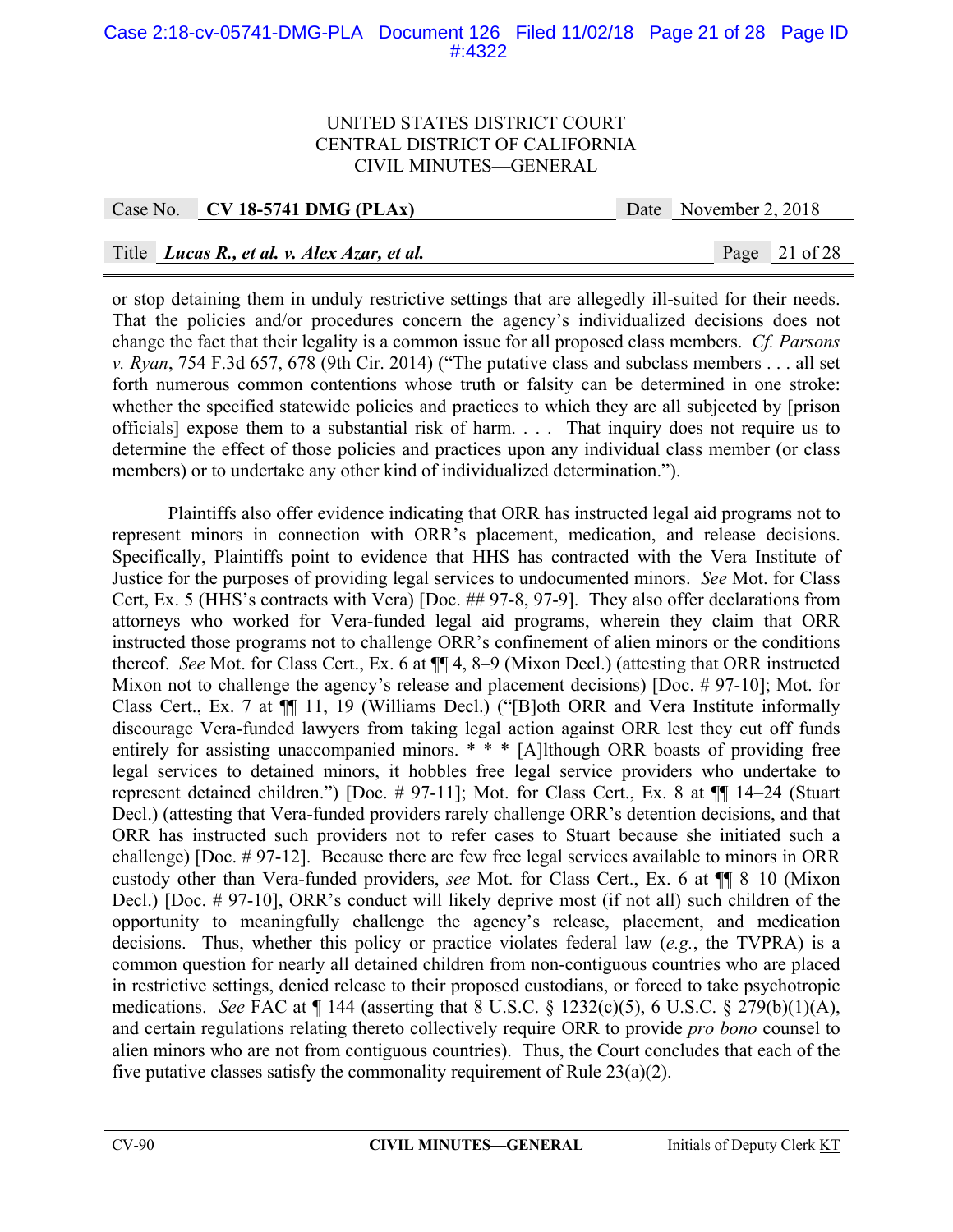## Case 2:18-cv-05741-DMG-PLA Document 126 Filed 11/02/18 Page 22 of 28 Page ID #:4323

#### UNITED STATES DISTRICT COURT CENTRAL DISTRICT OF CALIFORNIA CIVIL MINUTES—GENERAL

Case No. **CV 18-5741 DMG (PLAx)** Date November 2, 2018

Title *Lucas R., et al. v. Alex Azar, et al.* Page 22 of 28

## **3. Rule 23(a)(3): Typicality**

Typicality requires a showing that "the claims or defenses of the representative parties are typical of the claims or defenses of the class." Fed. R. Civ. P. 23(a)(3). The purpose of this requirement "is to assure that the interest of the named representative aligns with the interests of the class." *Wolin v. Jaguar Land Rover N. Am., LLC*, 617 F.3d 1168, 1175 (9th Cir. 2010) (quoting *Hanon v. Dataproducts Corp.*, 976 F.2d 497, 508 (9th Cir. 1992)). "The test of typicality is whether other members have the same or similar injury, whether the action is based on conduct which is not unique to the named plaintiffs, and whether other class members have been injured by the same course of conduct." *Id*. (quoting *Hanon*, 976 F.2d at 508). The typicality standard under Rule 23(a)(3) is "permissive": "representative claims are 'typical' if they are reasonably coextensive with those of absent class members; they need not be substantially identical." *Staton v. Boeing Co.*, 327 F.3d 938, 957 (9th Cir. 2003) (quoting *Hanlon v. Chrysler Corp.*, 150 F.3d 1011, 1020 (9th Cir. 1998)).

First, Plaintiffs have offered evidence showing that Lucas R., Miguel Angel S., Gabriela N., and Jaime D. were placed in a secure facility or an RTC without being given notice of the transfer or an opportunity to be heard before a neutral and detached decisionmaker. *See* Mot. for Class Cert., Ex. 21 at ¶ 5 (Lucas R. Decl.) (when he was informed of the transfer to Shiloh RTC, the case worker told him that "someone else had already approved the transfer and [he] had to go") [Doc. # 105-1]; Mot. for Class Cert., Ex. 12 at ¶ 3 (Miguel Angel S. Suppl. Decl.) (he did not receive any written notice of his transfer to Yolo Juvenile Detention Center, and no one told him he could appeal that decision) [Doc.  $\#$  105-1]; Mot. for Class Cert., Ex. 14 at  $\P\P$  5–6 (Gabriela N. Decl.) (she does not recall being told that she could appeal or challenge ORR's decision to place her in Shiloh RTC) [Doc.  $\#$  105-1]; Mot. for Class Cert., Ex. 20 at  $\P\P$  6–8 (Jaime D. Decl.) (same as Miguel Angel S.'s experience) [Doc. # 105-1]. Further, Plaintiffs allege—and Defendants do not dispute—that ORR transferred Sirena P. to Shiloh RTC without notice.20 *See* Mot. for Class Cert. at 18.

 Second, Plaintiffs proffer evidence showing that ORR refused to release Lucas R. and Gabriela N. to their respective proposed custodians without providing notice or an opportunity to be heard regarding their respective custodians' suitability. *See* Mot. for Class Cert., Ex. 22 at ¶

<sup>&</sup>lt;sup>20</sup> Plaintiffs assert in their reply brief that Daniela Marisol T. and Benjamin F. should also be representatives of the step-up class. *See* Reply re Mot. for Class Cert. at 21. The Court is unable to make that determination, however, because Daniela Marisol T.'s declarations provide little detail regarding the circumstances of her transfer to Shiloh RTC, *see* Mot. for Class Cert., Exs. 10–11 (Daniela Marisol T. Decls.) [Doc. # 105-1], and Plaintiffs have not supplied Benjamin F.'s declaration.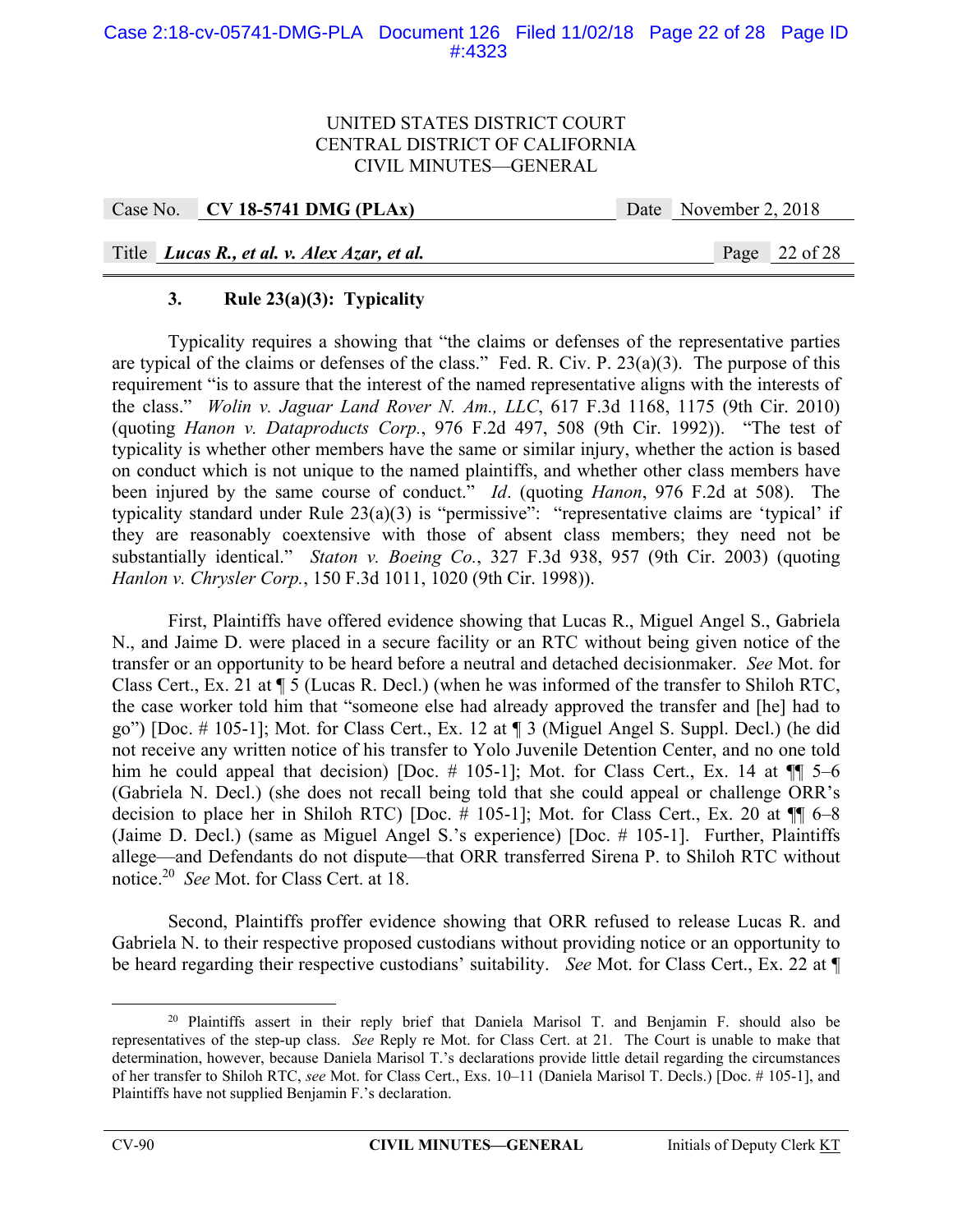## Case 2:18-cv-05741-DMG-PLA Document 126 Filed 11/02/18 Page 23 of 28 Page ID #:4324

#### UNITED STATES DISTRICT COURT CENTRAL DISTRICT OF CALIFORNIA CIVIL MINUTES—GENERAL

Case No. **CV 18-5741 DMG (PLAx)** Date November 2, 2018

## Title *Lucas R., et al. v. Alex Azar, et al.* Page 23 of 28

18 (Madelyn R. Decl.) (an ORR social worker told Madelyn R. that Lucas R. could not be released to her; the social worker said that the decision was final, and did not give Madelyn a written decision or an opportunity to appeal the denial) [Doc. # 105-1]; Mot. for Class Cert., Ex. 18 at ¶ 12 (Isaac N. Decl.) (a social worker at Shiloh RTC told Isaac that ORR "threw out" his sponsorship application for Gabriela N.; ORR never formally informed Isaac N. that it denied his application) [Doc.  $\#$  105-1]. The evidence also strongly suggests that ORR continued to detain these two Plaintiffs for more than thirty days after their proposed custodians had submitted information requested by ORR.21 *See* Mot. for Class Cert., Ex. 22 at ¶¶ 6–7 (Madelyn R. Decl.) [Doc. # 105-1]; Mot. for Class Cert., Ex. 18 at ¶¶ 8–9, 12, 15 (Isaac N. Decl.) [Doc. # 105-1].

 Third, the record indicates that ORR has routinely administered psychotropic medications to Lucas R., Gabriela N., Daniela Marisol T., and Miguel Angel S. without obtaining informed consent or court authorization to do so. Mot. for Class Cert., Ex. 21 at ¶ 6 (Lucas R. Decl.) (he takes one pill every day for anxiety; as far as he knows, the staff never asked for his family's permission before administering the medication) [Doc. # 105-1]; Mot. for Class Cert., Ex. 17 (Gabriela N.'s Medication Information and Reconciliation Form, which shows that she was ordered to take 20 milligrams of fluoxetine every evening) [Doc. # 105-1]; Mot. for Class Cert., Ex. 19 at ¶¶ 9–11 (Isaac N. Suppl. Decl.) (neither he (Gabriela N.'s grandfather) nor Gabriela N.'s mother ever gave written permission for Gabriela N. to receive medication, and Isaac N. did not receive any notice that ORR sought court approval) [Doc. # 105-1]; Mot. for Class Cert., Ex. 11 at ¶ 4 (Daniela Marisol T. Suppl. Decl.) (ORR makes her take three pills a day for anxiety) [Doc. # 105-1]; Opp'n re MTD, Ex. 4 at 13 (Authorization for Medical, Dental, and Mental Health Care Form) (purportedly authorizing a shelter facility to dispense prescription medication to Daniela Marisol T.) [Doc. # 112-4]; Mot. for Class Cert., Ex. 12 at ¶ 3 (Miguel Angel S. Suppl. Decl.) (he takes medication for depression and anxiety) [Doc. # 105-1]; Mot. for Class Cert., Ex. 13 at ¶¶ 17–21 (Gerardo S. Decl.) (ORR never obtained his written consent to administer medication to his son, Miguel Angel S., and Gerardo S. did not receive any notification that ORR sought court approval) [Doc. # 105-1]. Defendants also do not controvert Plaintiffs' claims that ORR administered psychotropic drugs to Sirena P. and Benjamin F. without their families' informed consent. *See* Mot. for Class Cert. at 18–19.

 Fourth, as discussed *supra* in Part II.B.2, Plaintiffs have shown that ORR blocks Verafunded legal service providers from challenging the agency's custody of unaccompanied minors and the conditions thereof. Defendants counter that "[n]either the First Amended Complaint nor

<sup>&</sup>lt;sup>21</sup> Plaintiffs assert that Daniela Marisol T. should also be named a representative of the unfit custodian class. *See* Reply re Mot. for Class Cert. at 21. The Court declines to do so at this time, because her declarations do not specify when her proposed custodian submitted the information requested by ORR.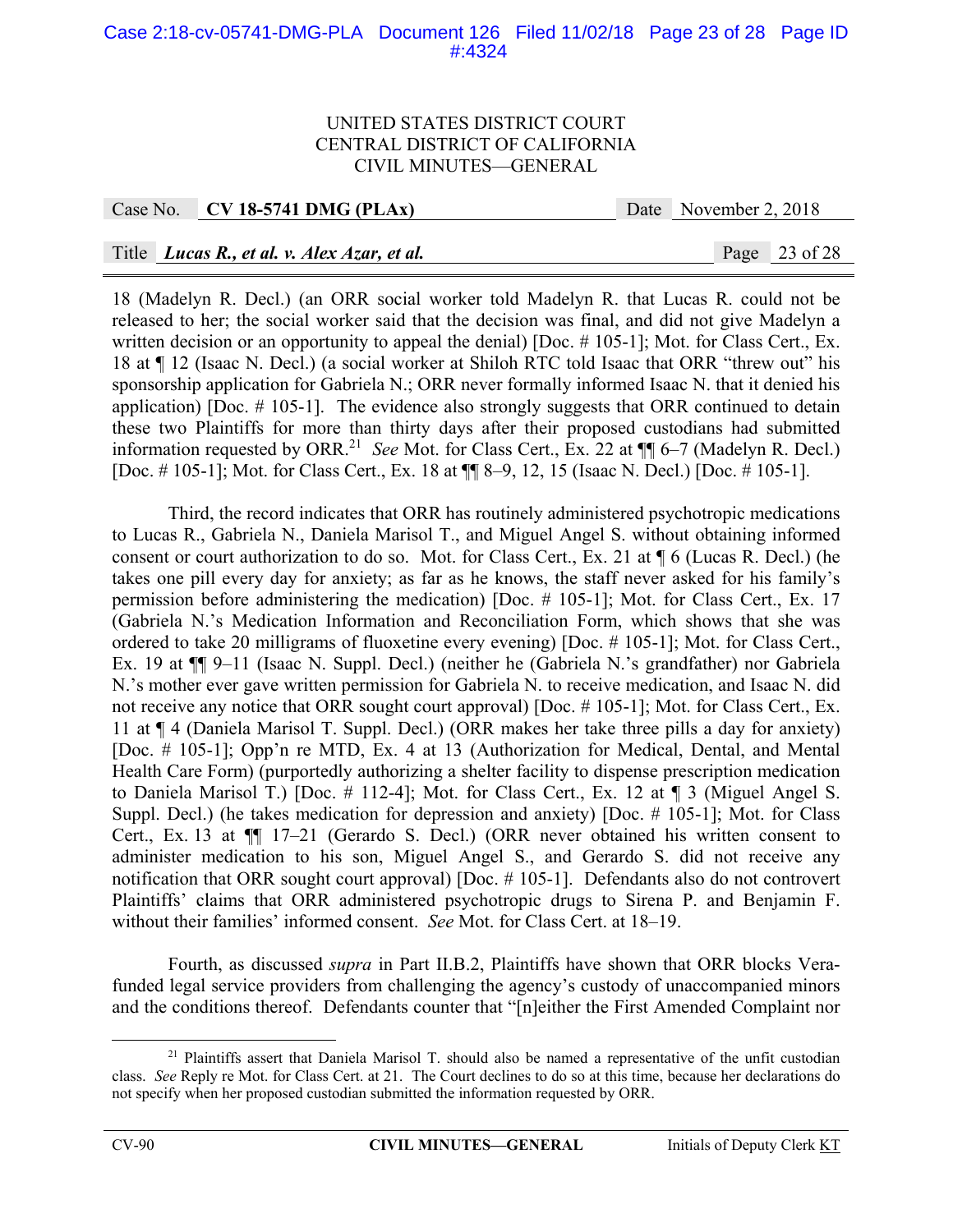## Case 2:18-cv-05741-DMG-PLA Document 126 Filed 11/02/18 Page 24 of 28 Page ID #:4325

#### UNITED STATES DISTRICT COURT CENTRAL DISTRICT OF CALIFORNIA CIVIL MINUTES—GENERAL

## Case No. **CV 18-5741 DMG (PLAx)** Date November 2, 2018

## Title *Lucas R., et al. v. Alex Azar, et al.* Page 24 of 28

the Motion to Certify Class identifies a single class member whom ORR has blocked from receiving legal services[.]"22 *See* Opp'n re Mot. for Class Cert. at 28–29. Nonetheless, ORR's alleged policy or practice of discouraging such programs from taking any legal action against the agency by its very nature inflicts a systemic injury—*i.e.*, it deprives detained minors of an opportunity to challenge placement, detention, and medication decisions. Whether any of the Individual Plaintiffs were subjectively aware of that fact is beside the point. Further, the claims belonging to Lucas R., Gabriela N., Daniela Marisol T., and Jaime D. are typical of those belonging to the legal assistance class because: (1) they assert the same claims as the step-up class, the unfit custodian class, and/or the drug administration class; and (2) it is undisputed that these four Plaintiffs are from non-contiguous countries.<sup>23</sup> *See* Mot. for Class Cert. at 17–18 (Daniela Marisol T. and Jaime D. are from Honduras) [Doc. # 97-1]; Mot. for Class Cert.. Ex. 21 at ¶ 2 (Lucas R. Decl.) (Lucas R. is from Guatemala) [Doc. # 105-1]; Mot. for Class Cert., Ex. 14 at ¶ 2 (Gabriela N. Decl.) (Gabriela N. is from El Salvador) [Doc. # 105-1].

 Lastly, Plaintiffs contend—and Defendants do not dispute—that ORR transferred Lucas R., Gabriela N., Sirena P., and Benjamin F. to Shiloh RTC because of their mental health needs. *See* Mot. for Class Cert. at 17–19, 21. Defendants also do not contest that ORR placed Miguel Angel S. in Yolo County Juvenile Detention Center and Shiloh RTC because of his mental health needs. *See* Mot. for Class Cert. at 17–18.

 Because the aforementioned proposed class representatives have suffered injuries similar to those sustained by other members of their respective putative classes, the Court finds that Plaintiffs have satisfied Rule 23(a)(3)'s typicality requirement.

## **4. Rule 23(a)(4) and Rule 23(g): Adequacy**

 Rule 23(a)(4) permits certification of a class action if "the representative parties will fairly and adequately protect the interests of the class." Rule  $23(a)(4)$  presents two questions: "(1) do the named plaintiffs and their counsel have any conflicts of interest with other class members and (2) will the named plaintiffs and their counsel prosecute the action vigorously on

<sup>&</sup>lt;sup>22</sup> Although Defendants frame this issue as one of adequacy, the Court addresses it in connection with the typicality prong because it concerns whether Plaintiffs suffered an injury similar to that of the other putative class members. *See* 1 Newberg on Class Actions § 3:32 (5th ed. 2018) ("The typicality prerequisite overlaps with the Rule  $23(a)(4)$  requirement that class representation be adequate . . . .").

<sup>&</sup>lt;sup>23</sup> The FAC alleges that Benjamin F. is a native and citizen of El Salvador *(i.e.*, a non-contiguous country). *See* FAC at ¶ 16. Because Plaintiffs did not make that assertion in their Motion for Class Certification or supply a supporting declaration from Benjamin F., that assertion is neither undisputed nor supported by the evidence.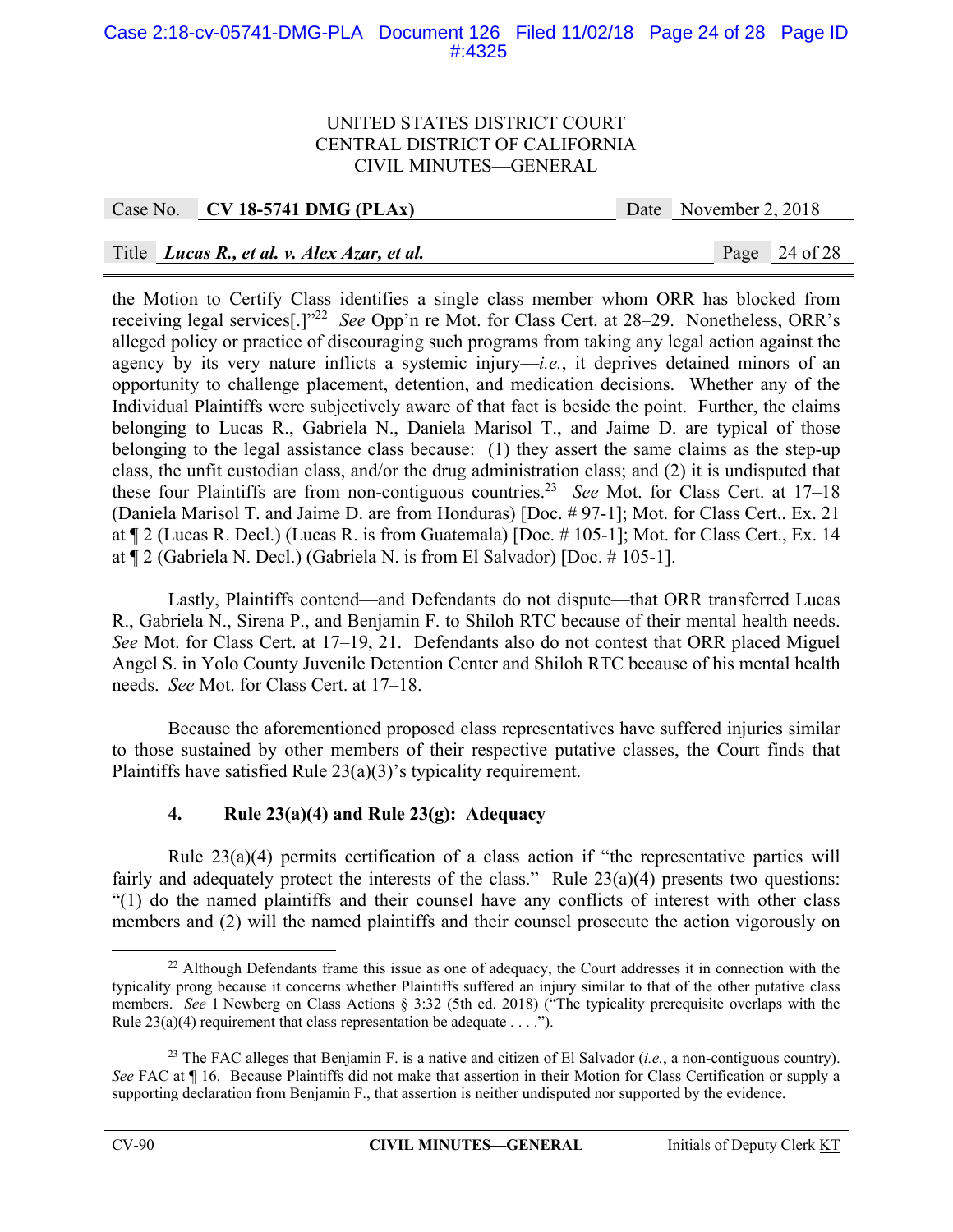#### Case 2:18-cv-05741-DMG-PLA Document 126 Filed 11/02/18 Page 25 of 28 Page ID #:4326

#### UNITED STATES DISTRICT COURT CENTRAL DISTRICT OF CALIFORNIA CIVIL MINUTES—GENERAL

| Case No. $\vert$ CV 18-5741 DMG (PLAx)      |  | Date November 2, 2018 |                 |
|---------------------------------------------|--|-----------------------|-----------------|
|                                             |  |                       |                 |
| Title Lucas R., et al. v. Alex Azar, et al. |  |                       | Page $25$ of 28 |

behalf of the class?" *See Hanlon*, 150 F.3d at 1020. Similarly, Rule 23(g)(1) requires courts to consider several factors "pertinent to counsel's ability to fairly and adequately represent the interests of the class[.]"

 The Court has already found that the Individual Plaintiffs' claims are typical of those pertaining to their respective putative classes, *see supra* Part III.B.3, and there are no apparent conflicts of interest between the Individual Plaintiffs and the absent proposed class members. Defendants nonetheless contend that Lucas R.'s, Sirena P.'s, and Benjamin F.'s claims are moot because ORR released them.24 *See* Opp'n re Mot. for Class Cert. at 26–27 & n.11. It is unlikely that these Plaintiffs' claims truly are moot because the *Flores* Agreement authorizes ORR to reassume custody over them under certain circumstances. *See Flores* Agreement at ¶ 16; *see also Saravia*, 280 F. Supp. 3d at 1177–82 (noting that ORR had reassumed custody over three minors the agency initially released).

Even if Defendants have released these Plaintiffs, however, Lucas R., Sirena P., and Benjamin F. may still serve as class representatives. The Ninth Circuit has held that "a named plaintiff's claim is 'transitory in nature and may otherwise evade review'" if a defendant employs a "tactic of 'picking off' lead plaintiffs to avoid a class action." *See Chen v. Allstate Ins. Co.*, 819 F.3d 1136, 1143 (9th Cir. 2016) (quoting *Pitts v. Terrible Herbst, Inc.*, 653 F.3d 1081, 1091 (9th Cir. 2011)). Under those circumstances, "the named plaintiff may continue to represent the class until the district court decides the class certification issue." *See id.* (quoting *Pitts*, 653 F.3d at 1092). Here, Defendants did not release *any* of the Individual Plaintiffs until *after* the filing of the FAC on September 7, 2018. *See* De La Cruz Decl. at ¶¶ 2–8 [Doc. # 123- 1]. Additionally, Defendants did not release three of the named Plaintiffs until after they filed the instant Motion for Class Certification. *See id.* at ¶¶ 6–8. It follows that Plaintiffs' claims are inherently transitory and may evade review if the Court countenances Defendants' transparent attempts to thwart their Motion for Class Certification.25

 <sup>24</sup> Plaintiffs concede that ORR also released Miguel Angel S. sometime in early to mid-October 2018. *See* Reply re Mot. for Class Cert. at 20 n.9. Additionally, on the day before the November 2, 2018 hearing on the instant motions, Defendants informed the Court that ORR also released Gabriela N., Daniela Marisol T., and Jaime D. *See* De La Cruz Decl. at  $\P$  3, 7–8 [Doc. #123-1]. Thus, Defendants' contention regarding mootness applies with equal force to all of their claims as well.

<sup>&</sup>lt;sup>25</sup> Defendants contend that Sirena P.'s and Benjamin F.'s requests for release were "well underway and near complete" when they were joined as Plaintiffs. *See* Opp'n re Mot. for Class Cert. at 26–27 n.11. The declaration they cite for that proposition, however, does not support it. *See* De La Cruz Decl. at ¶¶ 2–4 [Doc. # 122- 1]. Further, the Court is not persuaded by Defendants' contention that *Genesis Healthcare Corp. v. Symczyk*, 569 U.S. 66 (2013), prevents Plaintiffs from relying on the "inherently transitory" claim doctrine. Since *Genesis* was decided, the Ninth Circuit reaffirmed the proposition that a defendant's litigation strategy can invoke that exception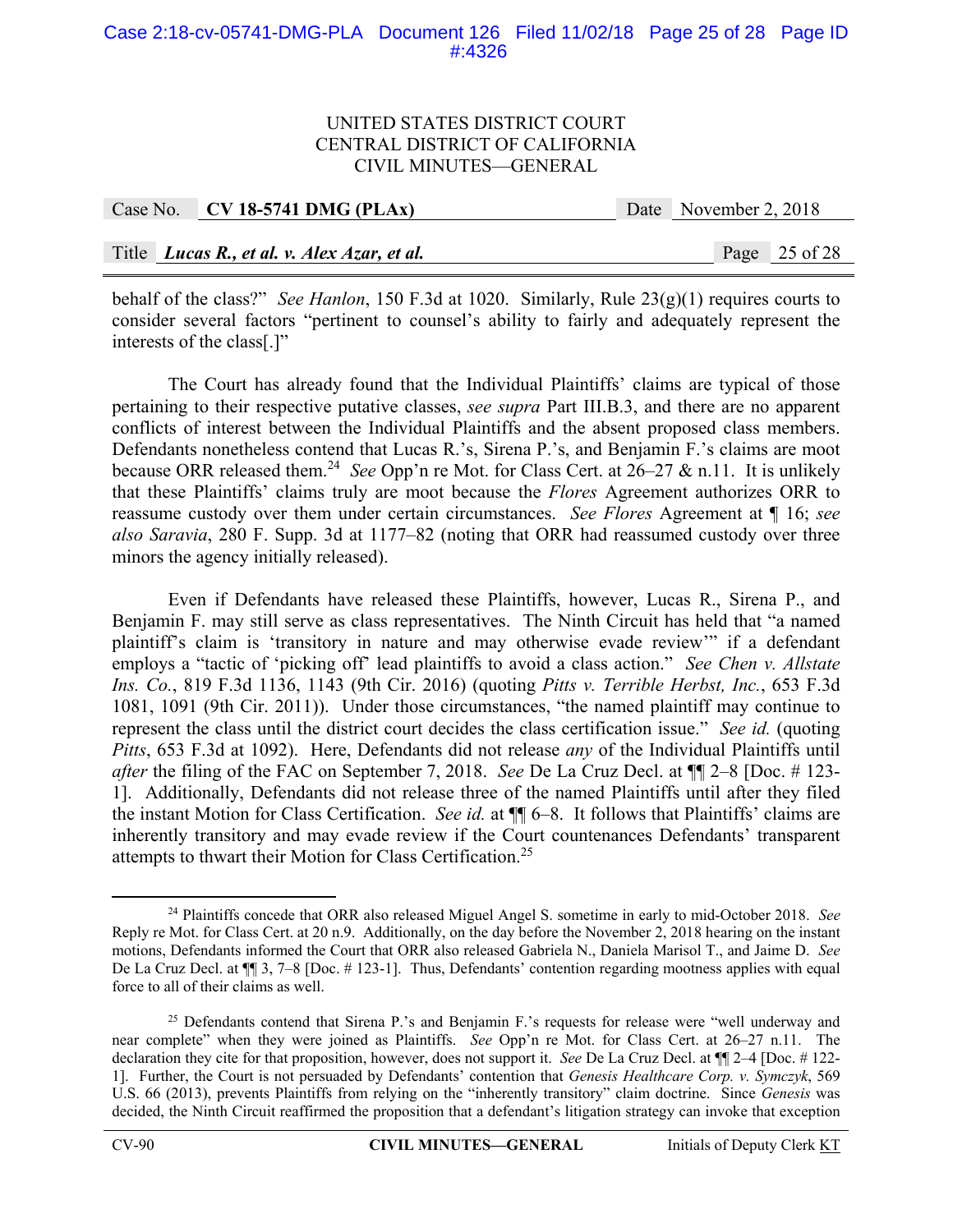## Case 2:18-cv-05741-DMG-PLA Document 126 Filed 11/02/18 Page 26 of 28 Page ID #:4327

#### UNITED STATES DISTRICT COURT CENTRAL DISTRICT OF CALIFORNIA CIVIL MINUTES—GENERAL

|  | Case No. CV 18-5741 DMG (PLAx)                     |  | Date November 2, 2018 |                 |
|--|----------------------------------------------------|--|-----------------------|-----------------|
|  |                                                    |  |                       |                 |
|  | Title <i>Lucas R., et al. v. Alex Azar, et al.</i> |  |                       | Page $26$ of 28 |

With regard to the second prong of the Rule  $23(a)(4)$  analysis, Defendants contend in their Opposition that the Individual Plaintiffs are not adequate class representatives because none of them submitted declarations showing that they were willing and able to prosecute this action and make themselves available for depositions, discovery, and trial. *See* Opp'n re Mot. for Class Cert. at 26. Thereafter, Miguel Angel S. and Gabriela N. submitted declarations to that effect. *See* Reply re Mot. for Class Cert., Ex. 34 at ¶¶ 1–6 (Miguel Angel S. Suppl. Decl.) [Doc. # 119- 1]; Reply re Mot. for Class Cert., Ex. 35 at ¶¶ 1–7 (Gabriela N. Suppl. Decl.) [Doc. # 119-2]. Moreover, Plaintiffs counter that Defendants do not "offer any legal authority that [this] objection disqualifies [the other Individual] Plaintiffs from serving as class representatives" and "[i]t would be nonsensical to assume that Plaintiffs . . . have no desire to seek redress for the injuries [ORR allegedly] caused them." *See* Reply re Mot. for Class Cert. at 20. The Court agrees with Plaintiffs, and declines Defendants' invitation to elevate form over substance. The Court thus concludes that all of the Individual Plaintiffs are adequate class representatives with regard to their respective classes as defined below.

 Furthermore, the declarations of Plaintiffs' attorneys reveal that they have undertaken considerable efforts to investigate the claims in this action, they have extensive experience and knowledge regarding complex class litigation brought on behalf of immigrant children, and they have the necessary personnel and resources to prosecute this action to final judgment. *See* Mot. for Class Cert., Ex. 28 at ¶¶ 1–6 (Cooper Decl.) [Doc. # 97-32]; Mot. for Class Cert., Ex. 29 at  $\P\P$  1–5 (Holguín Decl.) [Doc. # 97-33]; Mot. for Class Cert., Ex. 30 at  $\P\P$  1–10 (Welch Decl.) [Doc. # 97-34]; Mot. for Class Cert., Ex. 31 at ¶¶ 1–9 (White Decl.) [Doc. # 97-35]; Mot. for Class Cert., Ex. 32 at ¶¶ 1–5 (Wynn Decl.) [Doc. # 97-36]. The Court therefore finds that Plaintiffs' counsel will fairly and adequately represent the interests of the five proposed classes. *See also* Opp'n re Mot. for Class Cert. at 26 ("Defendants have no concern that plaintiffs' counsel will prosecute the action vigorously on behalf of the class[es].").

#### **5. Rule 23(b)(2): Whether Injunctive or Declaratory Relief Is Appropriate for the Classes**

To obtain class certification under Rule  $23(b)(2)$ , the movant must show that "the party" opposing the class has acted or refused to act on grounds that apply generally to the class, so that final injunctive relief or corresponding declaratory relief is appropriate respecting the class as a whole." "The rule does not require [courts] to examine the viability or bases of class members'

to mootness. *See Chen*, 819 F.3d at 1138 ("Although [the defendant] argues that *Pitts* is no longer good law after *Genesis* . . . we rejected that very argument in *Gomez v. Campbell-Ewald Co.*, 768 F.3d 871 (9th Cir. 2014) ('*Gomez*'), *aff'd*, 136 S. Ct. 663 (2016). *Pitts* therefore remains the law of the circuit.").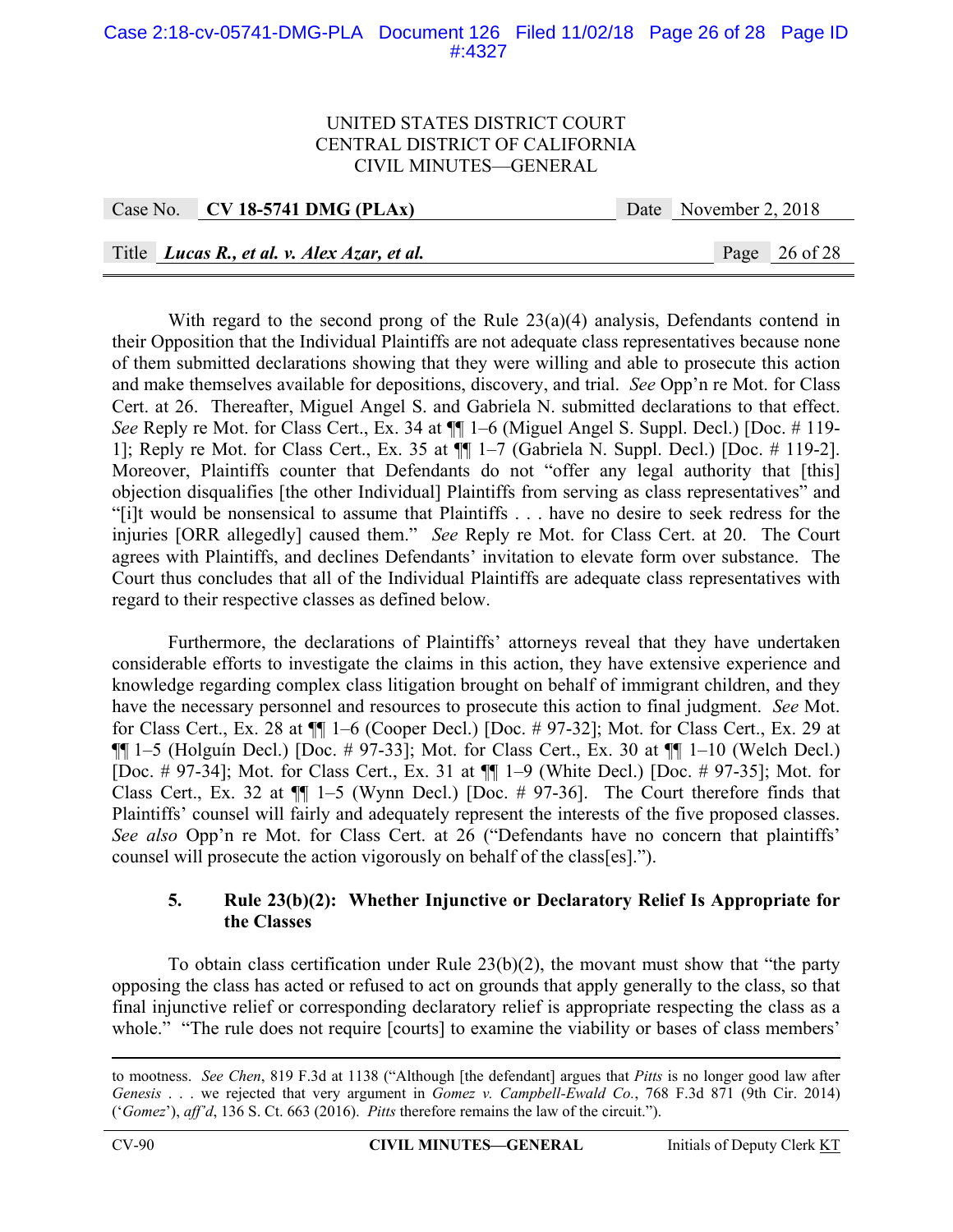## Case 2:18-cv-05741-DMG-PLA Document 126 Filed 11/02/18 Page 27 of 28 Page ID #:4328

#### UNITED STATES DISTRICT COURT CENTRAL DISTRICT OF CALIFORNIA CIVIL MINUTES—GENERAL

| Case No. CV 18-5741 DMG (PLAx)              | Date November 2, 2018 |                 |
|---------------------------------------------|-----------------------|-----------------|
|                                             |                       |                 |
| Title Lucas R., et al. v. Alex Azar, et al. |                       | Page $27$ of 28 |

claims for declaratory and injunctive relief, but only to look at whether class members seek uniform relief from a practice applicable to all of them." *Rodriguez v. Hayes*, 591 F.3d 1105, 1125 (9th Cir. 2010). "'[I]t is sufficient' . . . that 'class members complain of a pattern or practice that is generally applicable to the class as a whole.'" *See id.* (quoting *Walters v. Reno*, 145 F.3d 1032, 1047 (9th Cir. 1998)).

As noted throughout Part III.B, *supra*, Defendants have largely refrained from disputing Plaintiffs' assertions that ORR consistently employs the policies and/or practices challenged by the five putative classes, and Plaintiffs' evidence corroborates their claims that ORR has engaged in such conduct. In addition, Plaintiffs specifically request a declaration that these policies and/or practices are unlawful and an injunction barring Defendants from continuing to implement them. Thus, class certification under Rule 23(b)(2) is appropriate.

# **IV.**

# **CONCLUSION**

For the foregoing reasons, the Court issues the following rulings:

- 1. Defendants' MTD is **GRANTED** only insofar as it seeks the dismissal without prejudice of Plaintiffs' claims to enforce the *Flores* Agreement, but not insofar as it requests the dismissal of Plaintiffs' claims that ORR failed to provide sufficient procedural safeguards for alien minors to exercise their *Flores* rights. The remainder of Defendants' MTD is **DENIED**;
- 2. Defendants shall file an Answer to the FAC **within 60 days** of the date of this Order;
- 3. Plaintiffs' Motion for Class Certification is **GRANTED**. The Court **CERTIFIES** five classes that are comprised of all minors in ORR custody pursuant to 6 U.S.C. section 279 and/or 8 U.S.C. section 1232:
	- a. who are or will be placed in a secure facility, medium-secure facility, or RTC, or whom ORR has continued to detain in any such facility for more than 30 days, without being afforded notice and an opportunity to be heard before a neutral and detached decisionmaker regarding the grounds for such placement (*i.e.*, the "step-up class");
	- b. whom ORR is refusing or will refuse to release to parents or other available custodians within 30 days of the proposed custodian's submission of a